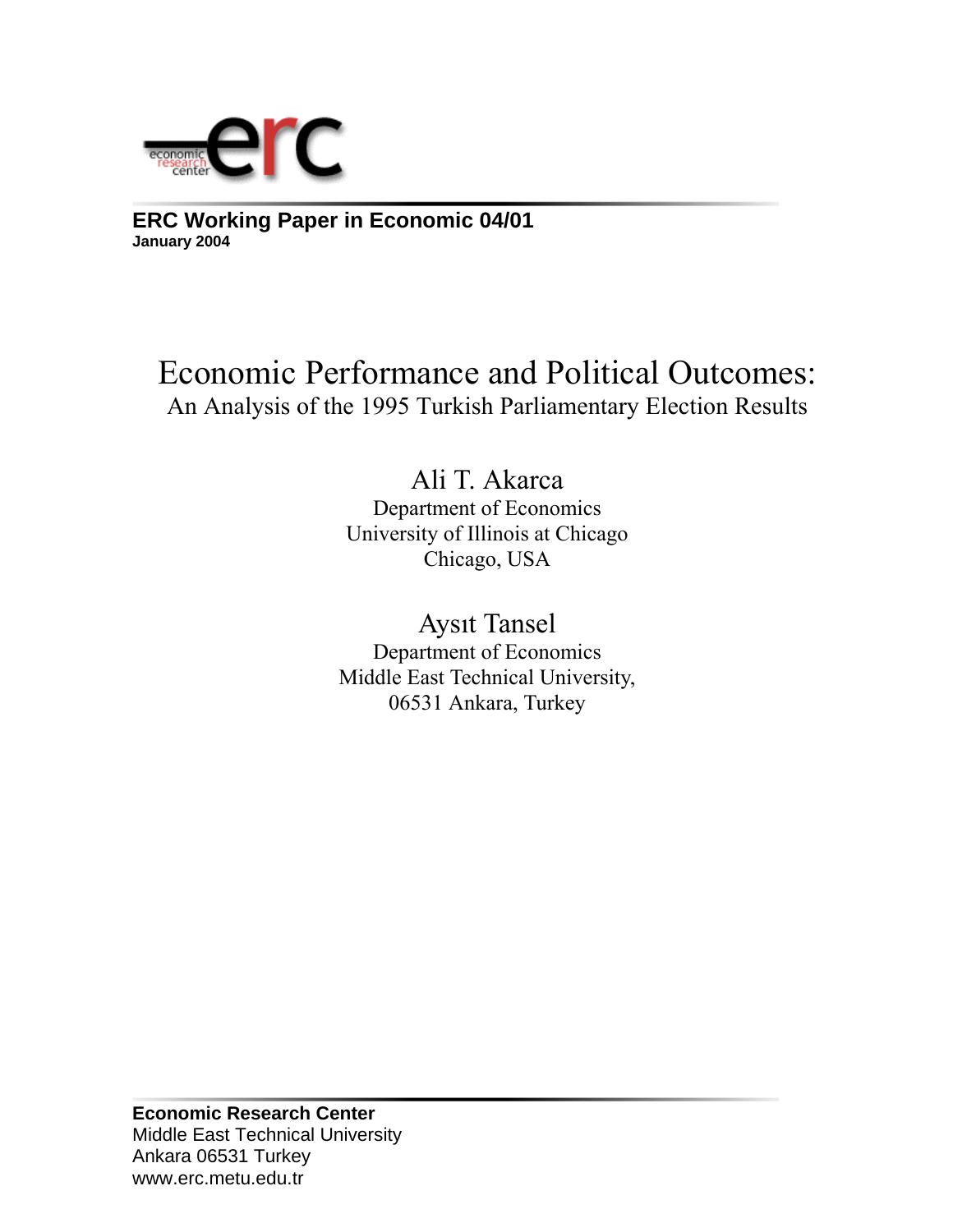# ECONOMIC PERFORMANCE AND POLITICAL OUTCOMES: AN ANALYSIS OF THE 1995 TURKISH PARLIAMENTARY ELECTION RESULTS

Ali T. Akarca Department of Economics (m/c 144) University of Illinois at Chicago 601 S. Morgan Street Chicago, Illinois 60607, USA E-mail: akarca@uic.edu Telephone: 1 312 996-1416

Aysıt Tansel Department of Economics Middle East Technical University, 06531 Ankara, Turkey E-mail: atansel@metu.edu.tr Telephone: 90 312 210 2057

**Abstract:** 1995 Turkish parliamentary election was held almost under the conditions of a controlled experiment. The unique cross-section data pertaining to this election and the economic and political conditions surrounding it were utilized to study the relationship between the government's economic performance and the vote shares of political parties. Turkish voters are found to be myopic, not looking back beyond the election year in assessing the government's economic performance. A good performance is found to benefit the primary incumbent party at the expense of extremist opposition parties and a bad performance is found to benefit extremist opposition parties at the expense of the primary party in power. The junior party in a coalition government and the centrist opposition parties appear to be unaffected by the economic conditions. Evidence found is consistent with a strategic voting by the electorate, to diffuse power and/or to try parties and leaders that were not tried before or last tried a long time ago. These conclusions are essentially in conformity with the literature on other countries.

**Acknowledgements:** An earlier version of this paper was presented at the 9th Annual Conference of Economic Research Forum (ERF) held at Al-Sharjah, United Arab Emirates. We have benefited greatly from the comments we have received from the audience there and in particular, from Noha El-Mikawy of University of Bonn who was the official discussant. Our thanks also go to an anonymous referee of the ERF and to Ayşe Ayata and Mustafa Türkeş of the Middle East Technical University for their helpful comments. We gratefully acknowledge the financial support given to us by the ERF.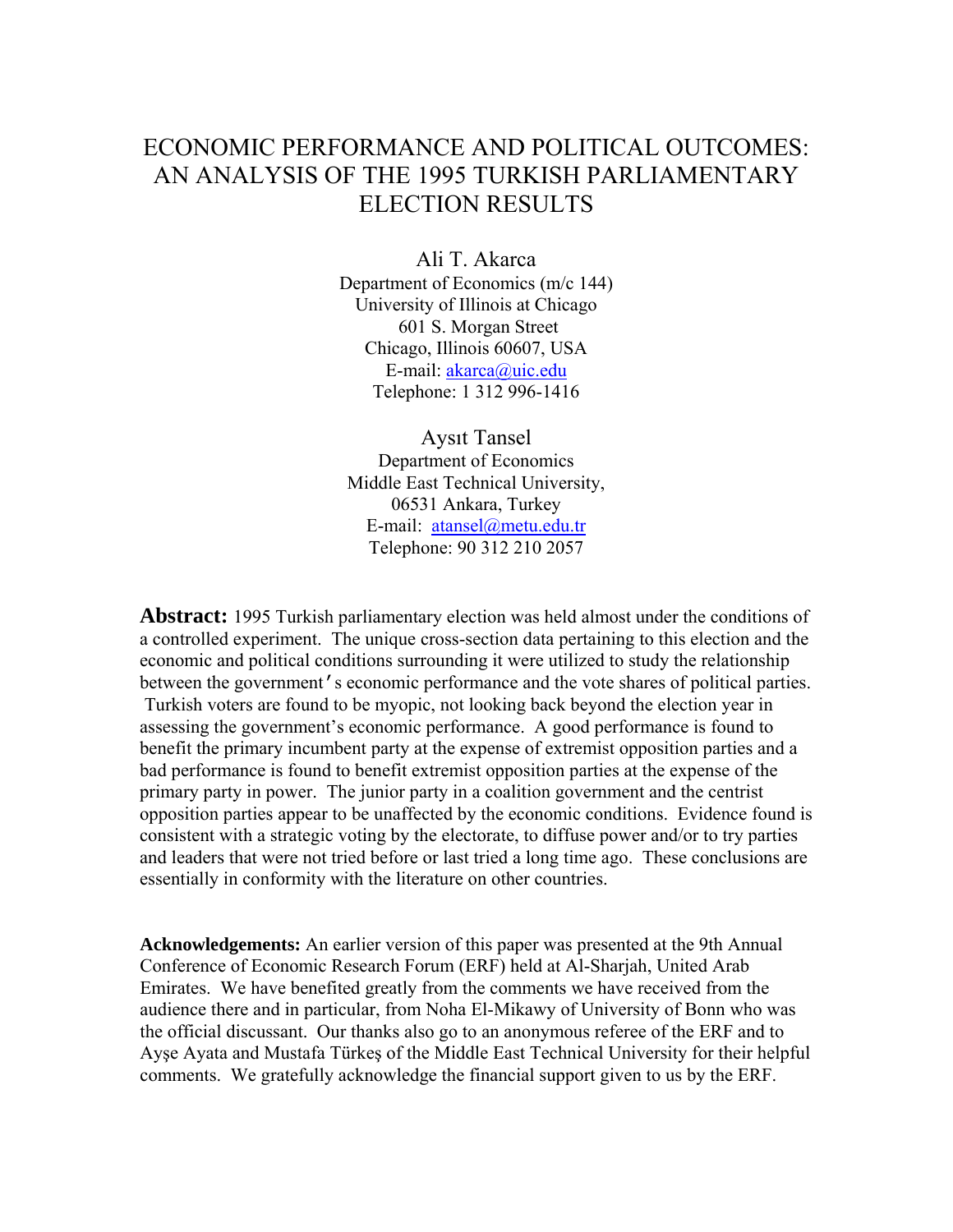#### 1. INTRODUCTION

 $\overline{a}$ 

A well informed electorate, which holds governments accountable for their economic performance, is essential to a well functioning democracy and economic system. Of equal importance is whether the voters judge an administration on its entire tenure or just on its recent performance. If the latter is the case, then the governments will be provided with an incentive to undertake populist policies before an election and deal with their adverse long-run effects after the election. Also, the administrations then will be motivated to postpone, until after elections, the measures that are necessary for the long-run health of the economy, if their short-run effects include some hardships. Thus, understanding how voters vote, is not only important in predicting the election outcomes but is crucial to understanding the behavior of policymakers and so the stability and growth of the economy.<sup>1</sup>

Consequently, a considerable amount of research has been devoted to understanding the voter response to economic conditions.<sup>2</sup> Much of this research however is concentrated on a few countries. While the elections in industrialized democracies, especially those in the United States, are investigated extensively, studies on other countries are in short supply mainly, but not solely, due to lack of contested elections. Research in this area is very limited even in countries like Turkey where multi-party democracy and competitive elections have a history exceeding half a century. This is due to challenges posed by data related problems.

Researchers studying the impact of economic events on election outcomes face three basic data-related problems. First, time-series data is scarce. They are realized at the rate of one observation every four years or so. Second, elections and changes in government do not necessarily occur at the end of periods for which economic statistics are collected. Third, variables that are typically used to represent economic performance are often autocorrelated and crosscorrelated.

The first problem renders time-series studies in this area infeasible except for countries such as the United States where elections are held regularly, under the same rules and for centuries. For countries like Turkey on the other hand, although history of contested elections is not that short, due to military interventions, party closures and frequent changes in election laws, consistent time-series data of sufficient length are hard to come by. The second problem makes precise measurement of economic conditions corresponding to the tenure of a government or to the pre-election period, difficult. This problem is exacerbated when monthly or quarterly data is not available on economic variables. Consequently, it is more of a problem in less developed countries and in cross-section studies. The third problem creates

<sup>1</sup> Whether the politicians cause Apolitical business cycles,<sup>@</sup> acting on such incentives however is beyond the scope of our study.

<sup>&</sup>lt;sup>2</sup> For a survey of these studies, see Lewis-Beck (1988), Nannestad and Paldam (1994), Norpoth (1996) and Lewis-Beck and Stegmaier (2000).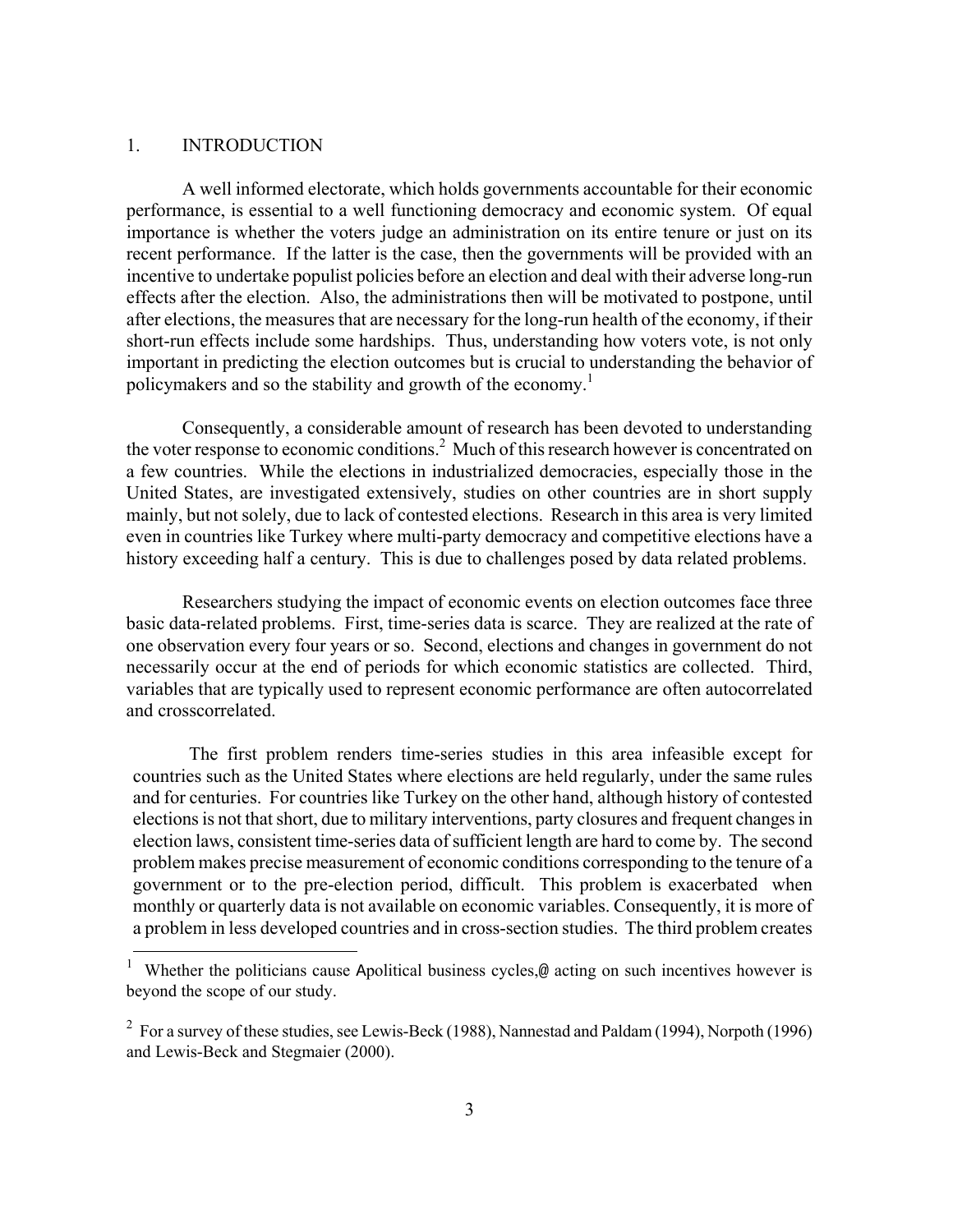difficulties in estimating separate impacts of recent and distant economic performance and of different economic factors, on election results.

To remedy the first problem, non-U.S. studies have often resorted to pooling different types of elections involving multiple nations with different political systems, cultures and levels of development. While the findings of such studies can provide us with some insights on the significance and direction of the impact of economic variables on election outcomes, their applicability to individual countries is questionable, as the magnitudes of their estimates vary considerably from study to study. For a large country like Turkey which exhibits wide political and economic variation across its regions, a better approach to solving the first problem may be to use cross-provincial data for one or more elections, provided that the elections involved are fairly contested and are not held under the shadow of an extraordinary non-economic event.

Since controlled experimentation is not possible in this area, the solution to the second and third problems require some luck in finding suitable data. In this regard, the results of the 1995 Turkish parliamentary election, at the provincial level, provide us with a unique opportunity. This election was held on December 24th, almost at the end of the calendar year for which statistics are collected. The same coalition government, headed by the same prime minister, was in power during the election year and the year preceding it. The election was fairly contested, unlike the ones in 1983, 1999 and 2002 for example, when some parties and/or political leaders were banned from entering the election. In fact, the 1995 election not only resulted in transfer of power to a new coalition, a far-right pro-Islamist party emerged from it as the top vote-getter, a first in Turkish history. Also, unlike the election held in 1999, no major event such as the capture of the leader of the terrorist organization PKK dominated the voting in 1995. Most importantly, the economic conditions in the two years preceding the election were quite different from each other. The correlation coefficient between provincial growth rates in per capita real GDP in 1994 and 1995 is literally zero, as if the data were generated by a designed experiment.

Our purpose in this paper is to take advantage of the unusual opportunity provided by the 1995 Turkish election and circumstances surrounding it, in studying the relationship between economic performance and election outcomes, to see whether conclusions reached for other democracies also hold for the Turkish case. In particular we will investigate whether Turkish voters 1) take economic performance into consideration in casting their ballots and if so, 2) whether they place as much weight on the distant past as they do on recent past, 3) whether they hold major and minor parties in a governing coalition equally accountable, 4) whether they apportion the votes they switch to or from the incumbent parties due to economic performance, evenly among the opposition parties, 5) whether they vote strategically to provide checks and balances against concentration of power, and 6) whether they exhibit any bias in favor of or against a particular party or parties.

There are only a few studies on economic voting in Turkey and these have addressed only the first of the above questions. Most of them have relied only on descriptive statistics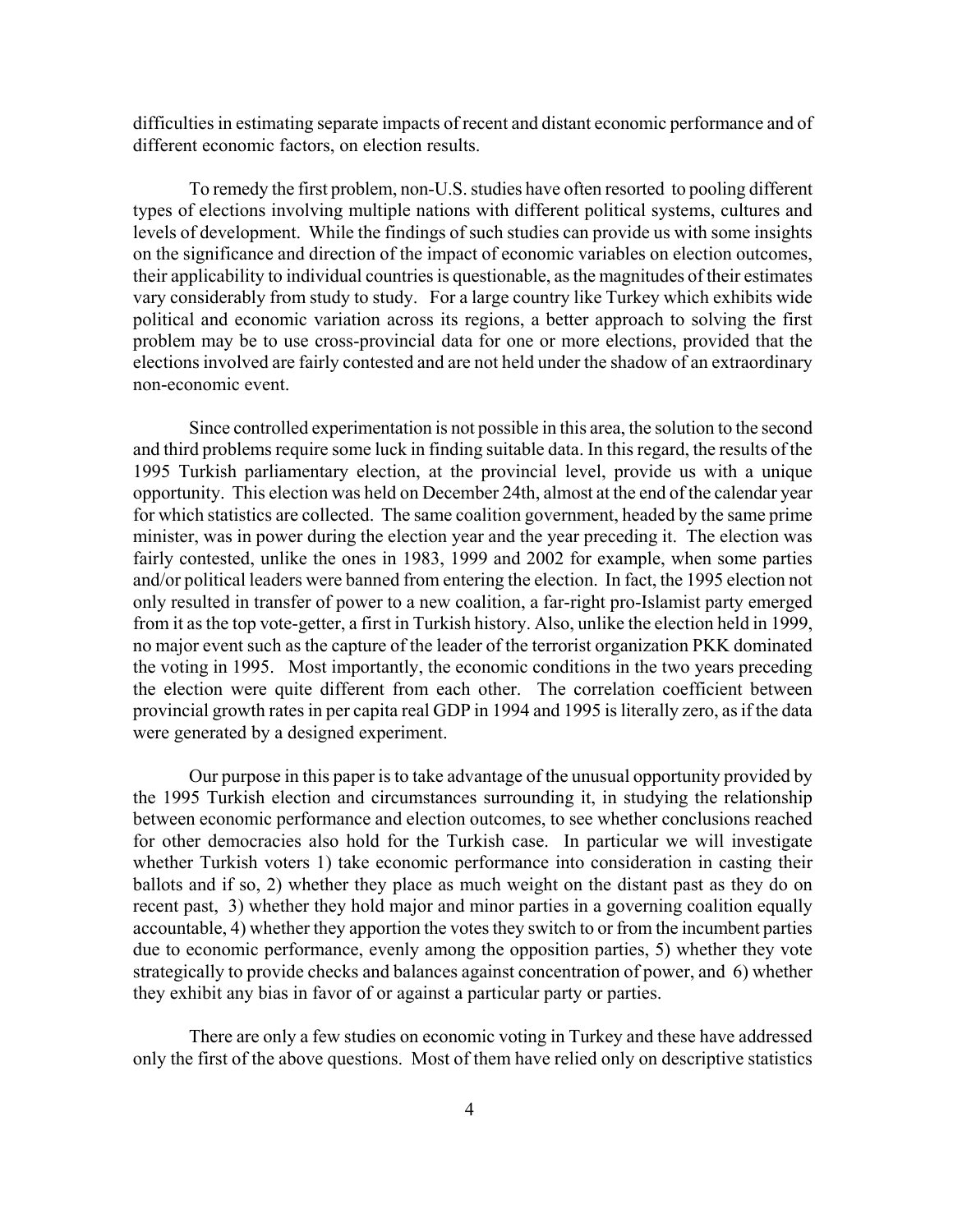and considered only the impact of conditions in the agricultural sector.<sup>3</sup> By addressing the rest of the questions and considering a measure of economic performance encompassing all sectors of the economy, we hope to fill a gap in the literature on economic voting in Turkey. Actually, to our knowledge, the fourth question has not been investigated even for voters in other countries. So, we hope to contribute to the literature in that area as well.

#### 2. THE MODEL

 $\overline{\phantom{a}}$ 

We base our analysis on vote equations of the following form:

$$
V_{it} = a + b V_{it-4} + c G_t + d G_{t-1} + e_t \t i = 1, 2, \dots, m
$$
\n(1)

where m is the number of parties taking part in the election.  $G_t$  is the growth rate in provincial real per capita GDP in the year of the election, measured in percentage points (henceforth referred to as the growth rate). Growth in real output or per capita real output is commonly used as a measure of economic performance and is found to be the most successful among economic variables in explaining election outcomes in other countries.<sup>4</sup>  $G_{t-1}$  is the growth rate lagged by one year and is included in the model to check whether voters look back beyond the

election year.<sup>5</sup> V<sub>it</sub> represents the provincial vote share of party i in the election held in year t. Vit-4 stands for the provincial vote share of the same party in the previous election held approximately four years earlier. The latter variable is included to capture the inertia in the political system. Our presumption is that the combined effects of other relevant factors, such

<sup>&</sup>lt;sup>3</sup> Bulutay and Yildirim (1969), Bulutay (1970), Özselçuk (1975), Çakmak (1985), Çarko $\Box$ lu (1997) are the most notable studies on economic voting in Turkey. The first two of these, and to a large extent the third one, based their analysis on descriptive statistics and considered only agricultural prices and output as determinants of electoral outcomes. The last two utilized regression analysis and considered economy-wide variables as independent variables. However, none of them sought answers to the questions we have posed, except the first one.

 $4$  For example, Chappell and Suzuki (1993), Fair (1978, 1982, 1984, 1996 and 1998), Gleisner (1992), and Lewis-Beck and Rice (1984) use growth in per capita real GNP as a measure of economic performance in studying voter behaviour. Peltzman (1987) uses growth in per capita real income, instead. Alesina, Londregan and Rosenthal (1993 and 1996), Alesina and Rosenthal (1995) and Burdekin (1988) use growth rate in real GNP, and Chappell and Veiga (2000), Powell and Whitten (1993), Whitten and Palmer (1999), and Wilkin, Haller and Norpoth (1997) use growth rate in real GDP, for the same purpose.

 $5$  The reason why longer lags were not considered is that in the empirical results presented below, even the growth rate lagged one year turned out to have only small and statistically insignificant effects. Also, while the same two-party coalition was in power during the four years between the two elections considered, the last two years were under a different prime minister.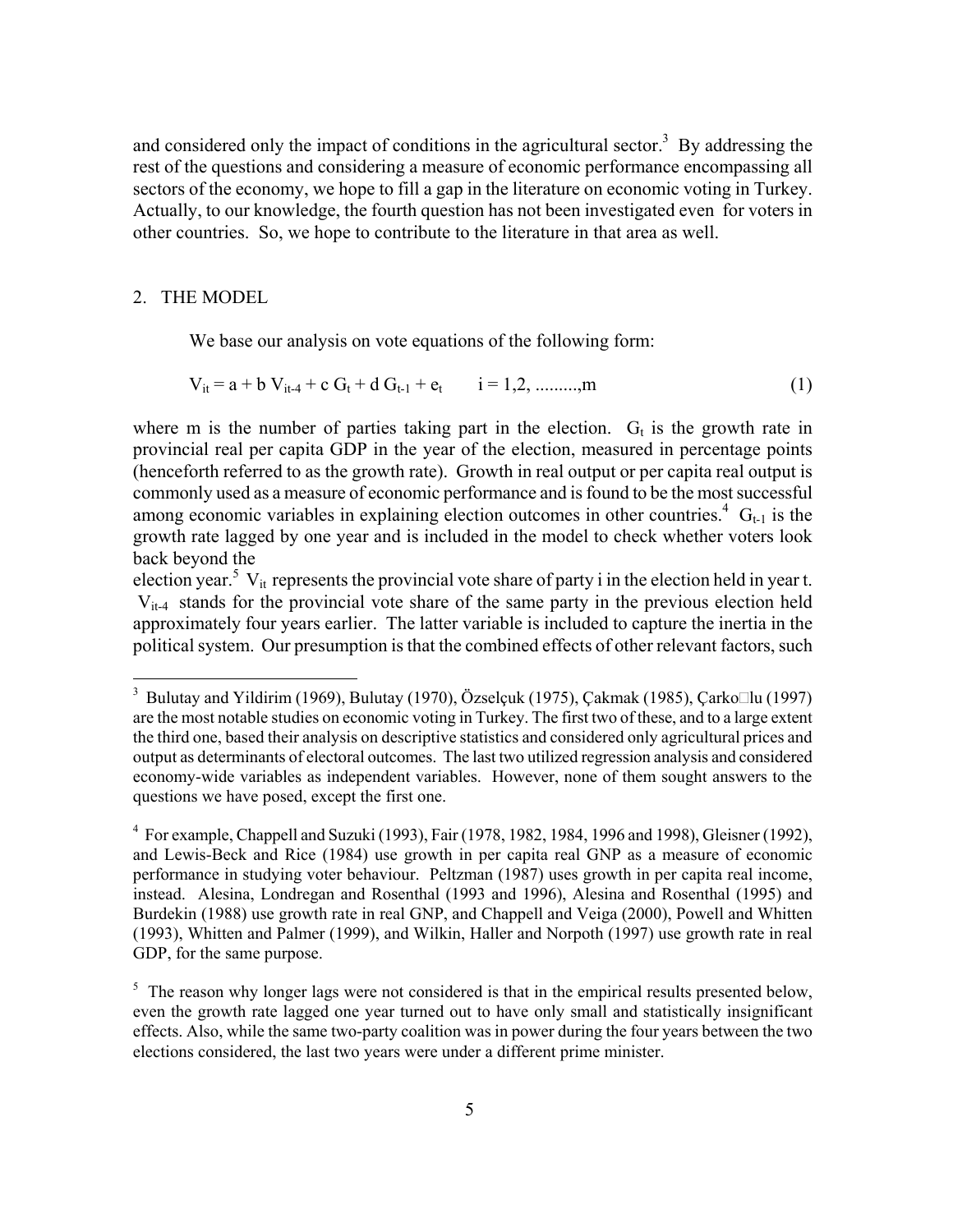as the urbanization rate, ethnic composition, education level, income distribution and level, age distribution and ideological tendencies and partisan ties of voters, can be parsimoniously represented by this variable. While measuring the impact of each of these factors is of interest in itself, it is beyond the scope of our study. Reliable data on many of these variables are not available anyway. Our specification allows us to keep the model simple while avoiding the Amissing variables" problem.  $e_t$  is the disturbance term and a, b, c, and d are the parameters to be estimated.

We would expect c to be positive for incumbent parties and negative for opposition parties. In other words, good economic performance should favor incumbents at the expense of opposition parties. If the results obtained in other countries are any guide, d should be zero or at least less than c, in absolute value. This implies a decay in voters= memories with time.

The coefficient of  $V_{it-4}$ , b, is likely to be close to unity, demonstrating a strong political inertia. However, it is expected to vary across parties. This parameter should be lower than unity for incumbent parties and parties anticipated to take part in the post-election government, and higher than unity for opposition parties that are not given a chance to enter the government, if voters vote strategically to diffuse power. There are other reasons however for this parameter to be less than unity for incumbent parties. Parties in power are likely to alienate some of their supporters with the though decisions they make while in office. This is sometimes referred to as the Acost of ruling." Also, a regression to the mean may be in effect. Incumbents are incumbents because they have done well in the previous election. It is likely that they have received a positive shock at that time. In the current election, their shock is likely to be average (zero) rather than favorable, implying that their vote will decrease.

The constant terms are in the equation to capture any bias that may exist in favor or against any of the parties.

#### 3. THE DATA AND BACKGROUND

l

 Turkey is a parliamentary democracy. Its election system is based on proportional representation. There are 550 seats in the parliament since the 1995 election. This figure was 450 during the 1983, 1987 and 1991 elections. The seats are filled through elections that take place in multi-member constituencies.<sup>6</sup> The president is elected by the parliament who in turn appoints the prime minister. The prime minister and the cabinet he or she heads, takes office only after receiving a vote of confidence from the parliament.

To fit our model, we have chosen the results of the 1991 and 1995 parliamentary

<sup>&</sup>lt;sup>6</sup> Usually each province constitutes a constituency. However, a few populous provinces are divided into several constituencies.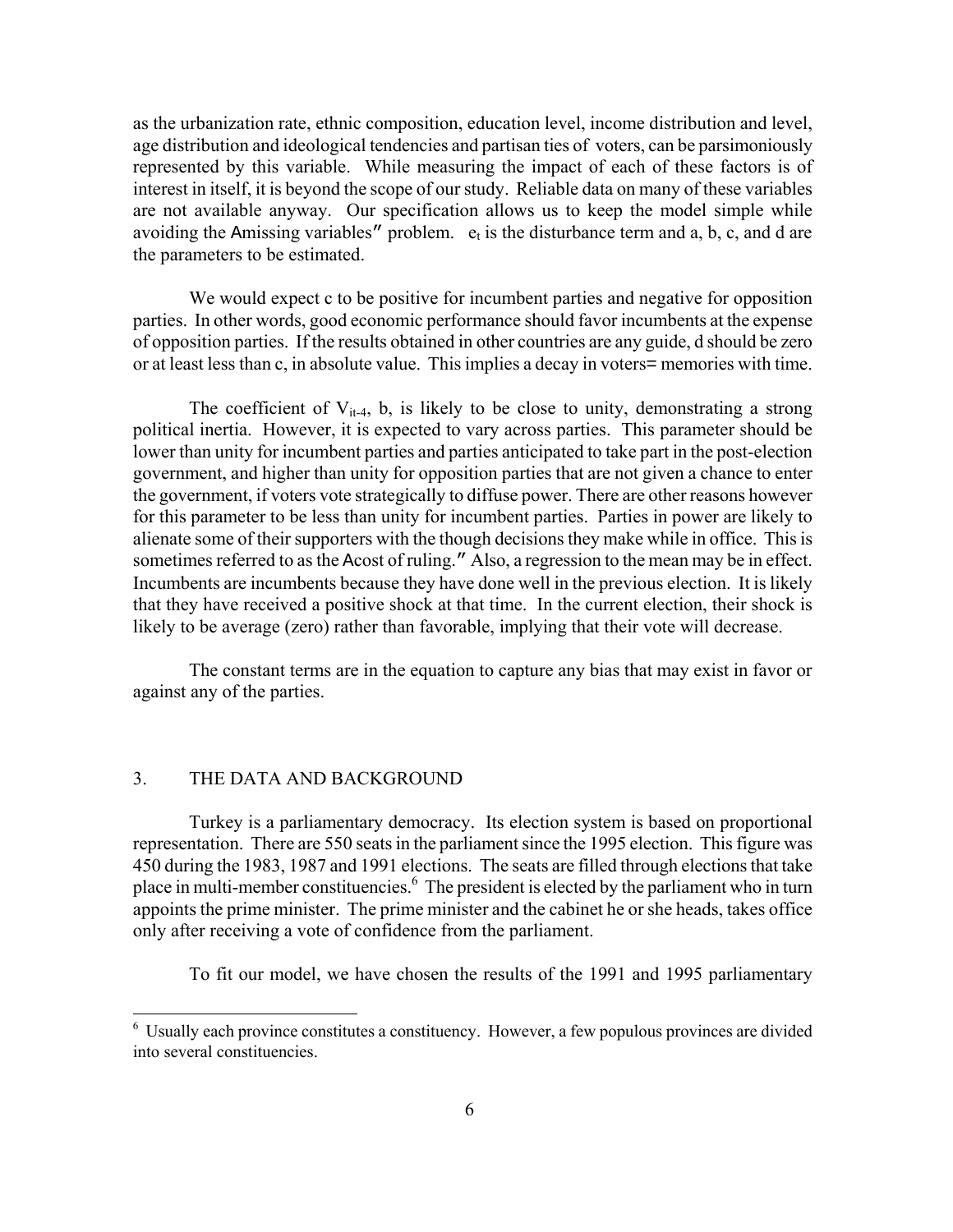elections in Turkey. The former enter the equations as an independent variable and the latter as the dependent variable. The source of data for the vote shares of political parties are Tuncer (1996) and State Institute of Statistics (1998).

Major political parties which participated in the 1991 and 1995 elections and their vote shares in the nationwide totals are presented in Table 1. Henceforth, we will refer to these parties by their Turkish acronyms which are also given in the table. These parties include all of those that exceeded in 1995 the nationwide 10% threshold necessary to be represented in the parliament, plus MHP which came close to it and HADEP which, while falling quite below the threshold, ranked first in five provinces. Tuncer (1996) reports that MHP would have won 32 of the 550 seats in the parliament, and HADEP, 24 of them, if the nationwide threshold did not apply. The inclusion of the latter two parties in our analysis was necessitated also by the fact that they have entered the 1991 elections in partnership with other parties.<sup>7</sup>

 Of the parties in the table, DYP and ANAP represent, ideologically, the center-right, CHP and DSP, the center-left, and MHP and RP, the far-right. Whereas MHP is Turkishnationalist, RP which was closed in 1998 by the constitutional court for violating the secularism clause of the constitution, is believed to represent political Islam. HADEP has a leftist ideology and is considered to be Kurdish-nationalist. It is a regional party and receives its votes predominantly from ethnic Kurds living in some of the the less-developed Southeastern and Eastern provinces. Its support in the West however, where most of the Kurds are believed to live now, is much less. CHP, MHP and HADEP, which did not exist at the time of the 1991 elections, are generally considered to be continuation of People=s Social Democracy Party (SHP), Nationalist Work Party (MÇP) and People=s Labor Party (HEP) respectively, which existed then. SHP joined CHP after the reopening of the latter in 1995. CHP was closed shortly after the 1980 coup-detat. We have treated the votes cast for SHP in 1991 as if they were cast for CHP. MÇP changed its name officially to MHP after the 1991 elections. HEP was closed by the Constitutional Court in 1993 on grounds that it had advocated secession of a portion of the country. It reemerged later as HADEP which ended up being banned by the Constitutional Court as well in 2003 on the same grounds as HEP.

Between the 1991 and 1995 elections a DYP-CHP (earlier, DYP-SHP) coalition government was in power, with DYP as the major partner. In 1993, following the election of DYP leader Süleyman Demirel as president, prime ministership passed to the new leader of the party, Tansu Çiller.

MHP (then, MÇP) entered the 1991 election in partnership with RP and under the banner of the latter. Thus the votes cast for RP in 1991 should be thought of as the sum of the

 $\overline{a}$ 

<sup>&</sup>lt;sup>7</sup> While Turkish law does not allow two or more parties to enter elections in partnership, it occurs in practice. Usually, the largest of the partner parties enters the election officially and nominates an agreed upon number of other party=s candidates as its own. The latter rejoin their party after the election.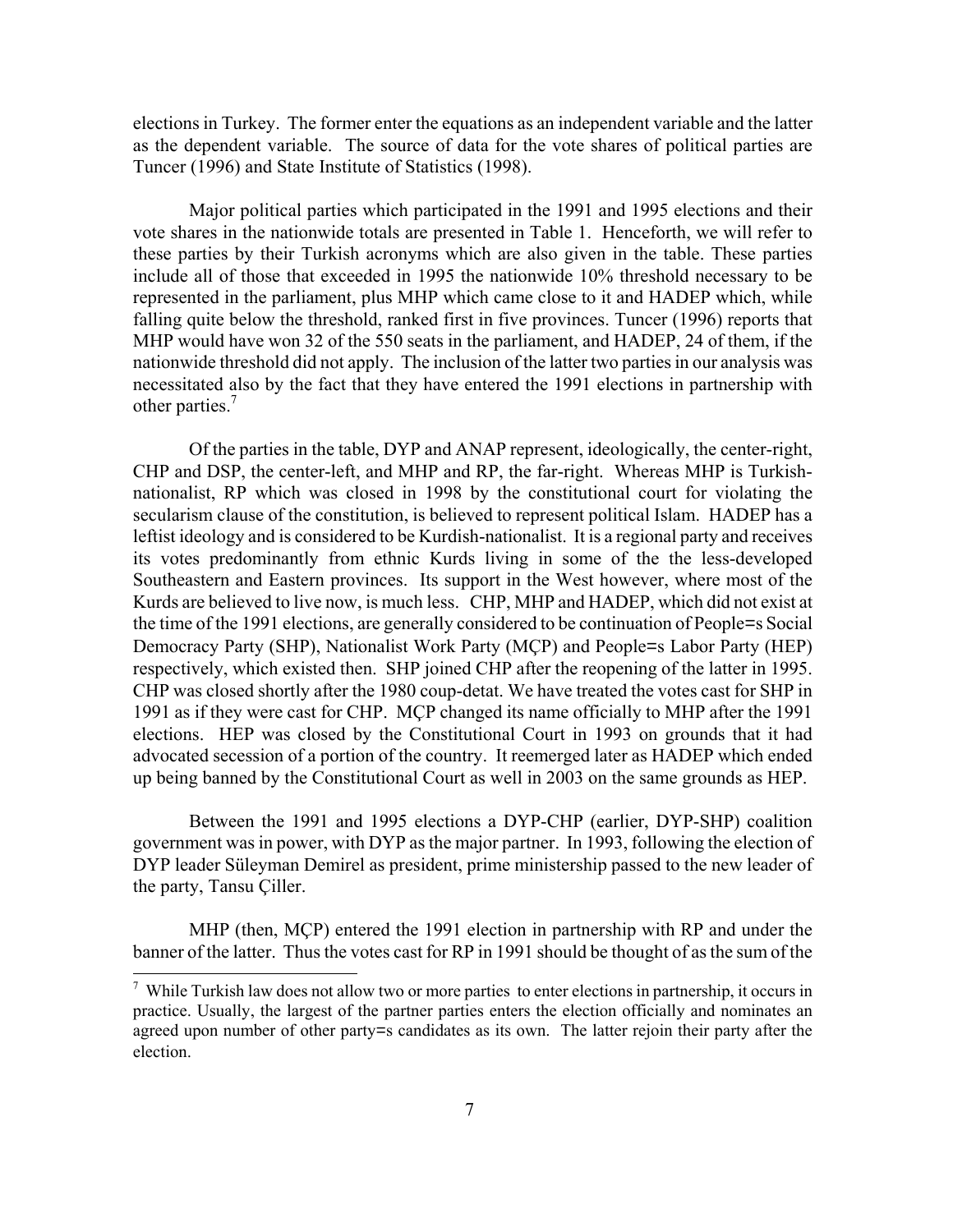votes for the two parties. Likewise, CHP (then, SHP) and HADEP (then, HEP) entered the 1991 elections in partnership as well, under the banner of the former. Consequently, vote share of CHP (then, SHP) in 1991 is really the sum of the vote shares of the two parties in question.

There are a number of reasons why we chose the 1991 and 1995 election data to fit our model. The fact that both elections were fairly contested and were not surrounded by any extraordinary events, played an important role in our choice. These elections were the third and fourth parliamentary elections since the return to democracy following the 1980 military take-over and the fifth and seventh elections since that time if the local elections, which are held simultaneously in Turkey, are counted as well. As a sign of their fairness, in both 1991 and 1995 elections, incumbent parties have lost substantial amount of votes, and in each one, an opposition party emerged as the top vote-getter. In the case of the 1995 election, a far-right religious-oriented party came first which was an unprecedented occurrence in Turkish history. Furthermore, in the 1991 and 1995 elections, unlike the ones in 1983, 1999 and 2002 for example, no political leaders or parties were banned. Unlike the 1999 election, no major event such as the capture by government of long-sought Abdullah Öcalan, the leader of terrorist organization PKK, dominated the voting.

Another factor influencing our choice of the sample was the great variation exhibited by vote shares across provinces, parties, and elections. The same holds true also for growth rates. The latter, computed from the provincial per capita real GDP figures reported by the State Planning Organization (2002), vary considerably not only between the provinces but also between the two years preceding the 1995 election. 1994 was a recession year. As a matter of fact, in that year, the Turkish economy experienced its severest contraction to date since 1945, with a 6.1 percent reduction in GNP and 7.1 percent drop in real per capita GDP.<sup>8</sup> In 1994, two-thirds of the provinces had negative growth rates. In contrast, real GNP and real per capita GDP grew at rates of 8 percent and 5.3 percent respectively in 1995, when less than one-fifth of the provinces experienced negative growth rates. The correlation coefficient between provincial growth rates in 1994 and 1995 is literally zero. Also, since the 1995 election was held on December 24th, the growth rates reported for 1995 and 1994 correspond almost exactly to the two years preceding the election. Thus the sample gives us a unique opportunity to measure independent effects of economic performance during the election year and during the one preceding it.

Some minor rearrangement of the data was needed due to changes in the administrative division of the country between 1991 and 1995. At the time of the 1991 elections the country was divided into 74 provinces. However one of these was partioned into three in the following year and three of them into two shortly before the 1995 election. Because the 1993-1995 GDP data are not available for the provinces created in 1995 but they

<sup>8</sup> 8 Since then similar and worse recessions occurred in 1999 and 2001 when real GNP dropped 6.1 percent and 9.4 percent respectively (State Institute of Statistics, 2002).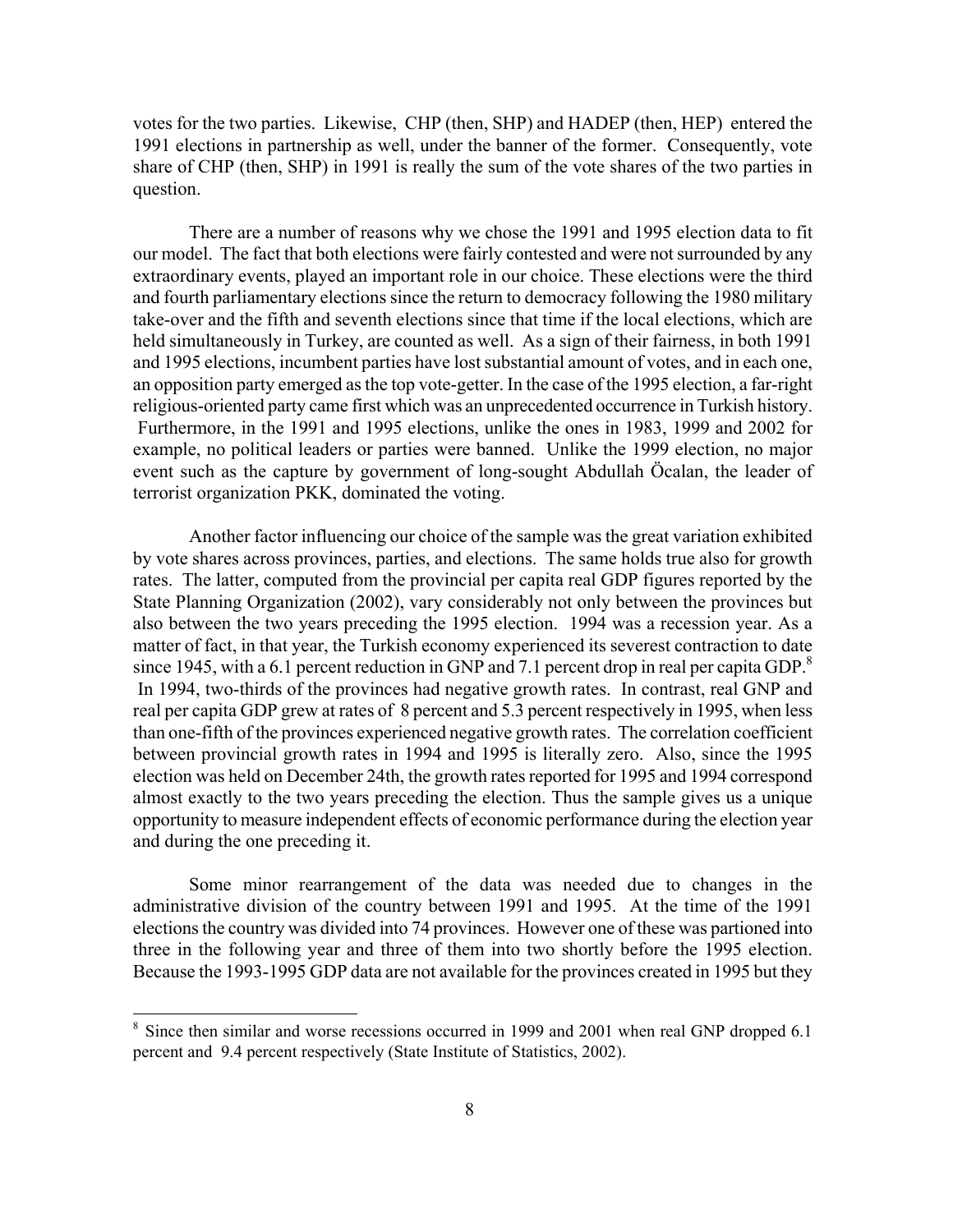are for the original provinces from which these emerged, we recomposed the latter and pretended as if the 1995 election took place in 76 provinces instead of  $79.9$  Since the necessary GDP and vote share data exist for the parts of the province partioned in 1992, we disaggregated the vote data for the province and acted as if the 1991 election was also held n the 76 provinces we had assumed for  $1995$ <sup>10</sup>

Lack of separate vote data in 1991 for RP and MHP which entered the election in partnership, forced us to aggregate their votes in 1995 as well and treat them as if they were one party which we denoted as RP+MHP. However, treating CHP and HADEP (earlier, SHP and HEP) which also formed a partnership in 1991, in a similar manner, would defeat the purpose of our study, as CHP was an incumbent party and HADEP, an opposition party in 1995. Consequently, we were forced to use the vote share of SHP in 1991 as a proxy for  $V_{i+4}$ for both parties in question. Of course, this would make CHP appear to have lost votes between 1991 and 1995 in provinces with significant HADEP presence. As most of these are also the ones where growth rates were negative or low in 1994 and 1995, this approach would bias the results in favor of finding a strong positive relationship between economic performance and vote share of CHP. Also, as some HADEP (HEP) voters may have not voted or voted for other parties in 1991, this approach may effect the estimation of vote equations for other parties as well. To remedy the situation, we have estimated the equations also using a subsample which excluded 14 provinces in which HADEP received more than 8 percent of the vote in  $1995$ <sup>11</sup> Of these, nine had negative growth rates in 1995. In contrast, only five out of remaining 62 provinces had negative growth rates in the same year. The corresponding figures were 9 out of 14 and 41 out of 62 in 1994. The subsample excludes 7 out of 8 provinces in the Southeast and 7 out of 14 provinces in the East.<sup>12</sup> The descriptive

 9 We recomposed Karabük and Zonguldak, Yalova and İstanbul, and Kilis and Gaziantep.

<sup>&</sup>lt;sup>10</sup> We partioned Kars into Kars, Ardahan and Iğdır.

 $11$  Eight percent is about twice the national vote share of HADEP in the 1995 election.

 $12$  The fourteen provinces eliminated from the full sample according to this criterion are the following: Adıyaman, Ağrı, Bitlis, Diyarbakır, Hakkari, Mardin, Muş, Siirt, Tunceli, Şanlıurfa, Van, Batman, Şırnak and Iğdır.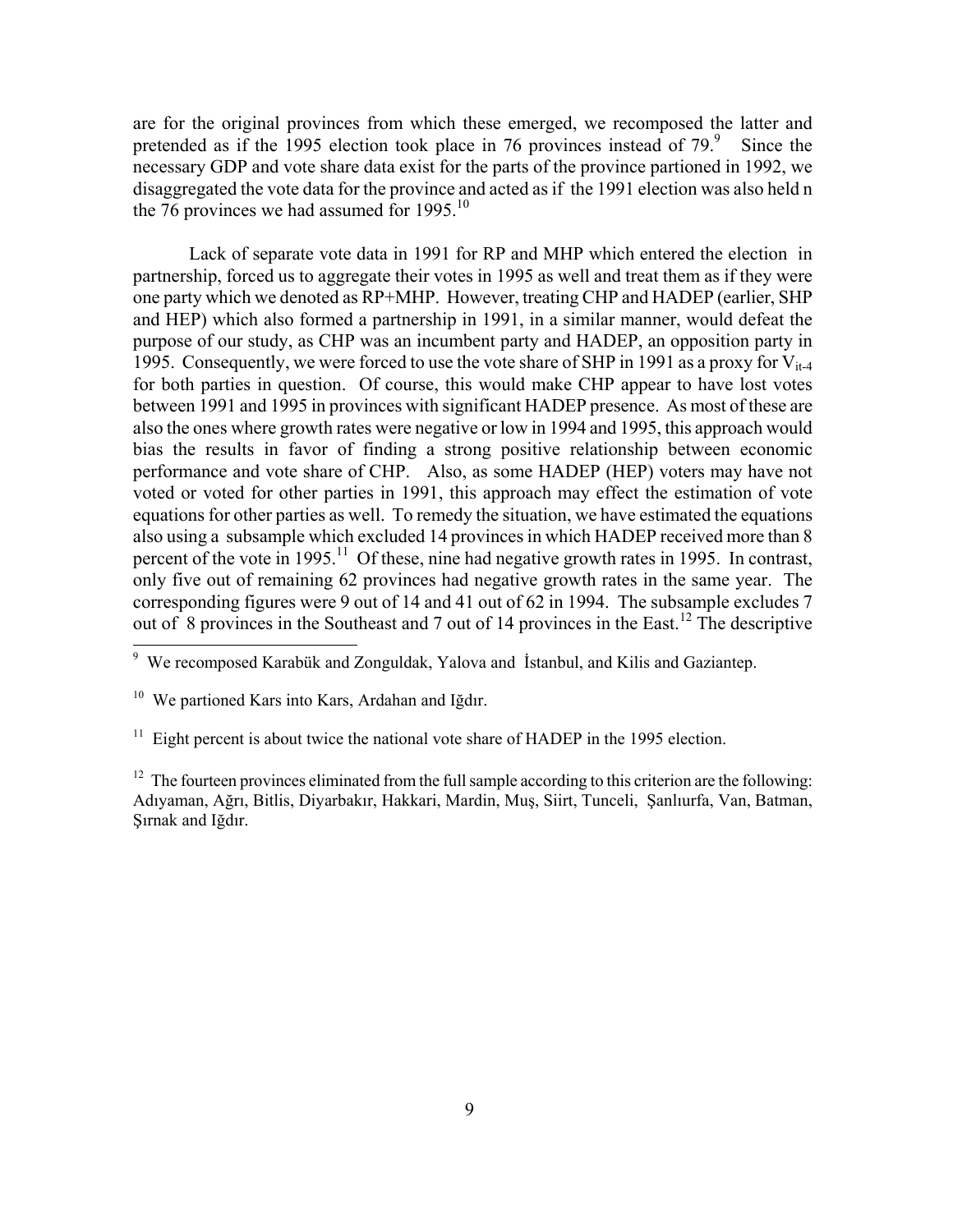statistics for the full sample and its subsample are given in Tables 2 and 3, respectively.

#### 4. EMPIRICAL RESULTS

 $\overline{a}$ 

We have estimated the six equations represented by (1) in two ways: individually, using the method of Ordinary Least Squares and as a system of "Seemingly Unrelated Regression" equations. The latter approach usually yields more efficient estimates. However, it also has the disadvantage of contaminating the estimation results of other equations when some of them are misspecified. This is the case here as the lagged vote share variable used in CHP and HADEP equations are just proxies. The results obtained under the two methods were very similar though, and for brevity, we have presented in Tables 4 and 5, only the former. For the reasons given in the previous section, parameter estimates in Table 5, should be considered more reliable than the ones is Table 4. Although we have presented here both tables for the sake of completeness, we will base our conclusions on Table 5.

All equations fit the full sample reasonably well, except the one for CHP. The R5 for CHP regression improves substantially, as we had suspected, when the provinces with large HADEP vote shares are eliminated from the sample. For that matter, fits of the DYP and ANAP equations also improve while those of DSP and RP+MHP does not worsen, from a switch to the smaller sample. The fit of the HADEP equation of course worsens when provinces with substantial HADEP votes are eliminated from the sample.

The coefficient of  $G_t$  is estimated to be positive and significant for DYP, the major incumbent party, in both samples. The estimated coefficient of  $G_{t-1}$  for this party however is only marginally significant and substantially smaller. Thus, the evidence supports the view that Turkish voters take economic performance into account in casting their ballots but that they place more weight on recent past than on distant past. For each percentage point increase in the election year growth rate, the primary incumbent party is expected to receive an additional 0.36 percent of the total vote. On the other hand, the estimated coefficients of  $G_t$  and  $G_{t-1}$  for CHP, the junior partner in the coalition, are insignificant regardless of the sample used. Therefore, it appears that it is the primary incumbent party that voters hold responsible for economic performance. The estimated parameter of the growth rate is negative and significant only for HADEP in the full sample and only for HADEP and RP+MHP in the subsample. Thus, it seems that it is the extremist opposition parties that benefit from a poor performance by the government. The government=s performance does not appear to impact the vote shares of the opposition parties in the center. The estimated parameter of the lagged growth rate turns out to be insignificant also for all opposition parties, confirming once more that the voters are myopic in assessing economic performance. For that reason we have reestimated and presented in Tables 4 and 5, the equations (1) after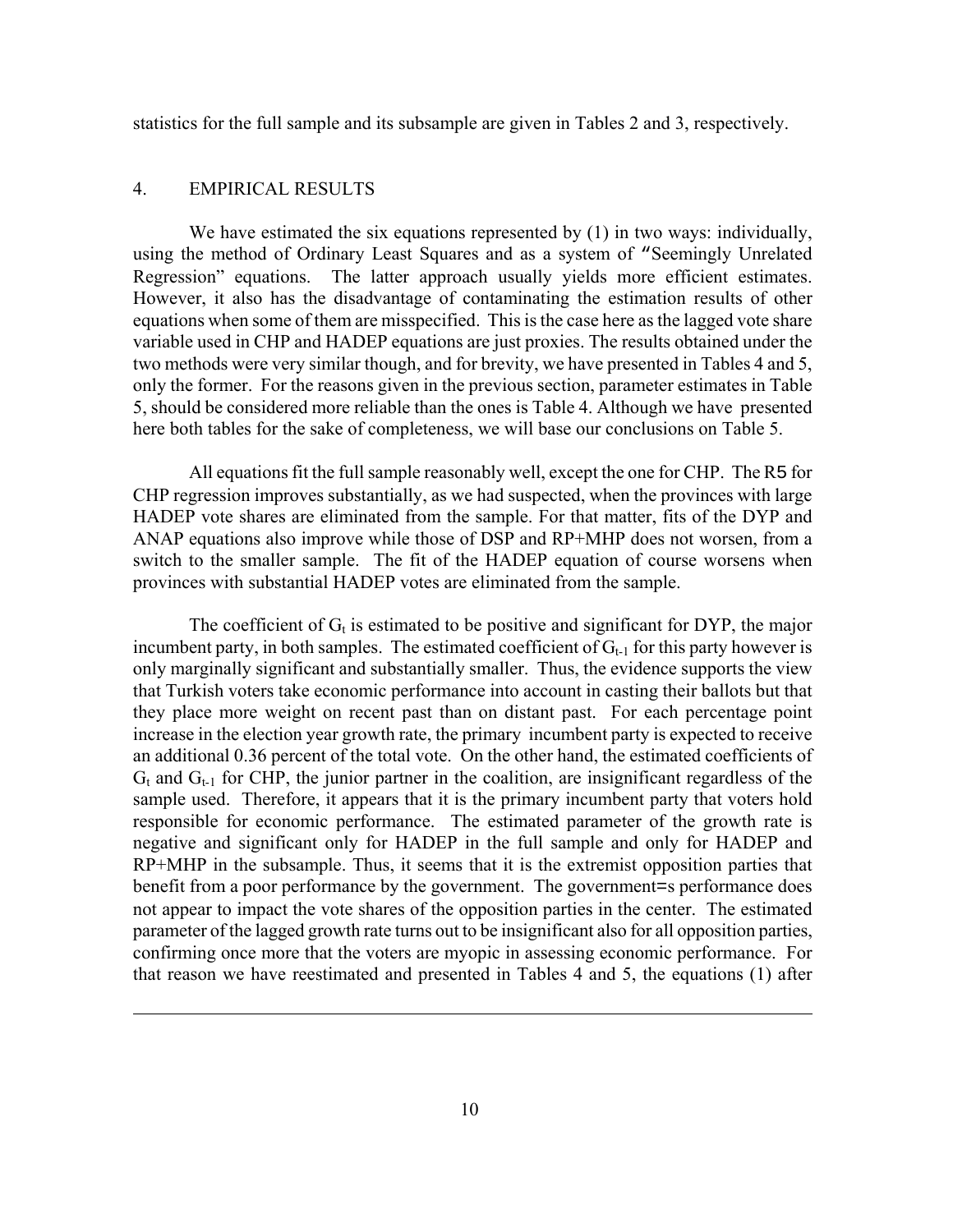dropping the lagged growth rate variable.

Our finding that a government=s economic performance more than a year before the election does not matter in the election=s outcome, is in conformity with the findings of Fair (1978, 1982, 1984, 1996 and 1998) who studied this issue in U.S. presidential elections extensively. He concluded that the growth rate only during 2-3 quarters preceding the election matters in incumbent party=s vote share.<sup>13</sup> In fact, studies that use the growth rate in output or in per capita output during the election year as the main economic determinant of the incumbent government=s electoral success, either finding or assuming growth in earlier years to be irrelevant, abound in the literature. Besides Fair (1978. 1982, 1984, 1996, and 1998), these include time-series studies by Lewis-Beck and Rice (1984), Burdekin (1988), Gleisner (1992), Chappell and Suzuki (1993), Alesina, Londregan and Rosenthal (1993, 1996), and Lewis-Beck and Tien (1996) on U.S. presidential elections, by Kramer (1971), and Grier and McGarrity (2002) on U.S. congressional elections,<sup>14</sup> by Lewis-Beck (1997) on French presidential elections, by Çarko $\square$ lu (1997) on Turkish parliamentary and local elections, pooled cross-section time-series studies by Powell and Whitten (1993) on 102 parliamentary elections in 19 industrialized countries, Pacek and Radcliff (1995) on 52 presidential elections in 8 developing countries, Wilkin, Haller and Norpoth (1997) on 38 parliamentary and presidential elections in 38 developed and developing countries, and Chappell and Veiga (2000) on 136 parliamentary elections in 13 Western European countries. In other words, the answers we obtained for the first two questions listed in the Introduction exhibit great conformity with the literature on other countries.

However, the estimates obtained by the studies cited above, the vote gain by the incumbent government due to a percentage increase in the election year growth rate, ranges from 1.0 to 1.8 percent of the total vote, when the growth rate is measured as the percentage change in real GDP or real GNP, and ranges from 0.2 to 1.4 percent, when the growth rate is measured as the percentage change in per capita real GDP or per capita real GNP. Our coefficient estimate of 0.36 is in the lower end of this spectrum but it is almost the same as the estimate of 0.35 obtained by Carko $\Box$ lu (1997) using time-series data concerning 21

<sup>13</sup> Due to lack of quarterly GDP data at the provincial level, we were unable to measure voter=s memories as precisely as Fair.

 $14$  Although the two studies cited on U.S. congressional elections found significant effects for growth rate on House of Representative elections, Erikson (1988), Alesina and Rosenthal (1989, 1995), Alesina, Londregan and Rosenthal (1993), Chappell and Suzuki (1993), and Lynch (2002) have found insignificant coefficients for growth rate in their models for House elections. Radcliff (1988) and Lynch (2002) have argued that the influence of macroeconomy on House elections has fallen over time, especially after 1913, to the point of being non-existent now. Grier and McGarritty (2002) however showed that once the advantage to incumbent congressmen rerunning for office is controlled, growth in per capita real income exhibits a strong influence on the outcome of House elections, even after 1916.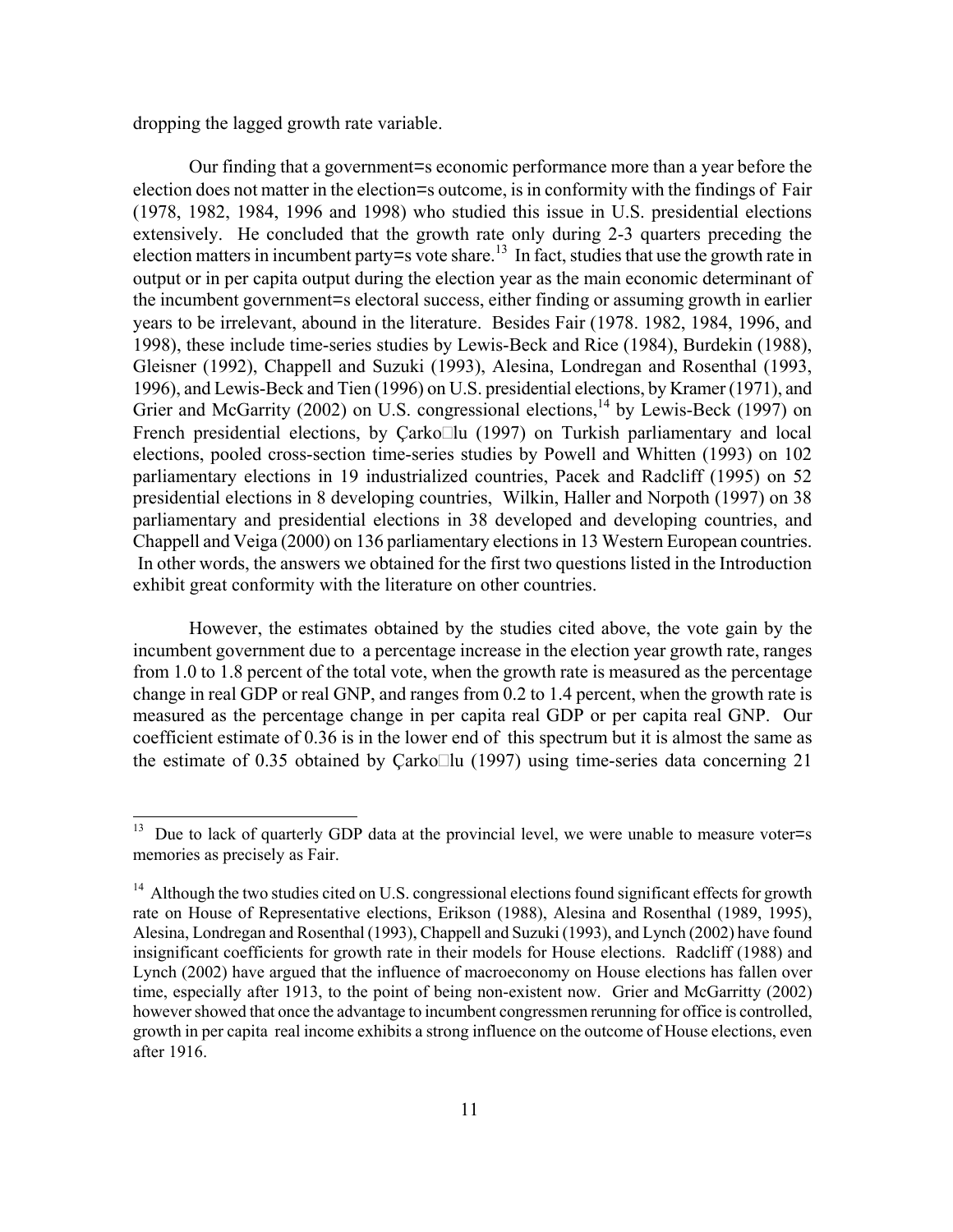parliamentary and local elections in Turkey covering the 1950-1995 period.<sup>15</sup> In making a comparison with the studies in other countries, one has to take into consideration the fact that in the Turkish case the vote shares of parties are smaller. For example, according to our model, if the election was held at the end of 1994, when the growth rate was -7.1 percent, instead of at the end of 1995, when the growth rate was 5.3 percent, DYP=s vote share would have been 4.46 percentage points less. That corresponds to a 23.3 percent reduction in the party=s vote share.

Our other main finding, namely that voters distinguish between major and minor parties in a governing coalition and hold only the primary incumbent party accountable for economic performance, is also supported by the few studies that examined this issue on other countries. Wilkin, Haller and Norpoth (1997) who analyzed 38 presidential and parliamentary elections in 38 developed and developing countries, and Tucker (2001) who analyzed data from 10 post-communist parliamentary elections in 5 Eastern European countries, have reached the same conclusion we have in this regard.

The estimated coefficient of the  $V_{it-4}$  is found in both samples to be significant for all of the parties. The coefficient is estimated to be below unity for both incumbent parties as expected. Holding other factors constant, in four years time, these parties are anticipated to lose 36 to 43 percent of their previous vote share. This translates to about 9-10 percent of the total vote per party or 19 percent for both incumbents. For ANAP, the party which was in power from 1983 to 1991, the estimated cofficient of lagged vote share variable is also less than unity but not as low as the incumbent parties. In interpreting this coefficient for HADEP, one should realize that the lagged vote share variable used in that case includes not only HADEP=s but also CHP=s vote share in 1991. Thus it is not surprising and it should not be attached any significance that this coefficient is estimated to be less than unity in the HADEP equation. For DSP and RP+MHP, which were given little chance of being successful in the election, this parameter is estimated to be above unity. This is consistent with a strategic voting on the part of some voters to diffuse power. However this finding, combined with the less than unity estimate obtained for ANAP, can also be attributed to a desire by the voters to try new parties or retry leaders that have not been tried in a while. In 1995 the leaders of DSP, RP and MHP were all out of power for at least 15 years. This view is also supported by the fact that in each of the last four elections in Turkey (in 1991, 1995, 1999 and 2002), a party never tried before, with a leader out of government at least since 1980, has emerged as the top vote-getter.

An erosion in the votes of incumbent parties is not unique to Turkey but wellestablished in the literature. The magnitude and speed of the erosion however varies from study to study. Controlling for other variables, Alesina and Rosenthal (1989, 1995), and Alesina, Londregan and Rosenthal (1993) estimated that the incumbent party=s U.S. House

 $\overline{\phantom{a}}$ 

<sup>&</sup>lt;sup>15</sup> However, our estimate is statistically significant whereas his was not.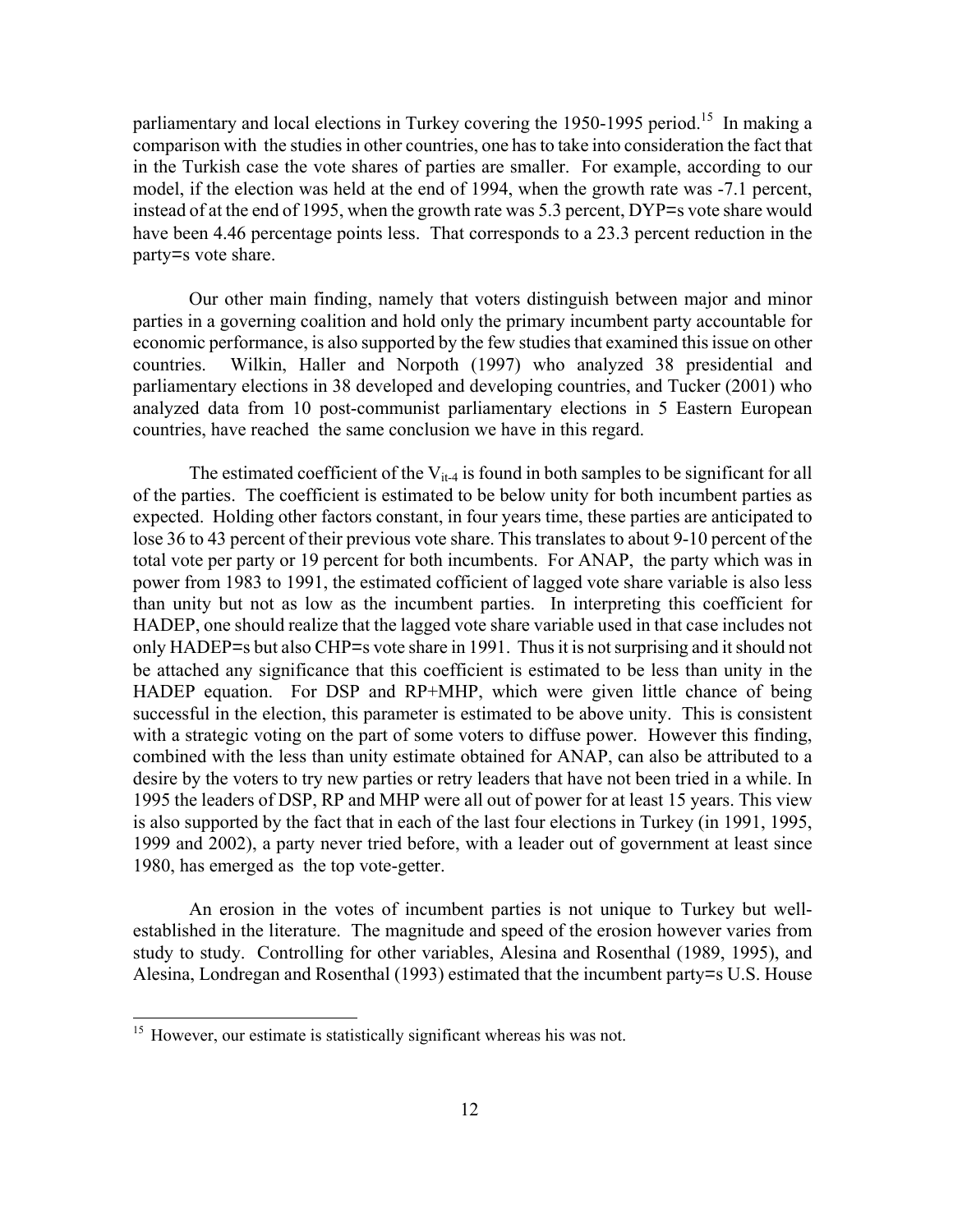vote decreases by 5 percent between a midterm and an on-year election, and by 14 percent between an on-year and a midterm election. A bigger drop in the latter case is attributed by these authors to strategic voting by the electorate in an attempt to establish better checks and balances against the administration in power. In either case however, the vote losses estimated are much smaller than what we have found for Turkey, even after considering the fact that elections are seperated by two years in the U.S. case and by four years in the Turkish case. On the other hand, the same studies found that a 36 percent reduction occurs in the incumbent party=s presidential vote share relative to the party=s vote share in the previous House election. Lynch (2002) found a drop of 28 to 41 percent, depending on the period examined, in the incumbent party=s midterm House election vote share relative the party=s previous presidential vote share. The latter findings indicate about the same amount of vote erosion in two years time as that occurs in Turkey over a four year period. Whitten and Palmer (1999), analyzing a pooled data involving 142 elections in 19 industrialized democracies, measured the vote loss of incumbent parties between two elections to be 47 percent when the clarity of government=s responsibility is high, 25 percent when it is mixed and only 11 percent when it is low. Chappell and Veiga (2000), studied a pooled data involving 136 parliamentary elections in 13 Western European countries and found the vote loss by incumbent parties between elections to be typically about 30 percent. These estimates are not too different than ours. Another study which obtained a comparable result to ours is a cross-section study by Çakmak (1985) on Turkish 1957 parliamentary election. In an equation similar to ours but one involving performance indicators for the agricultural sector rather than for the whole economy, he estimated the incumbent party=s vote loss between that and the previous election (held about 3.5 years earlier) to be 43 percent.<sup>16</sup>

We are unable to compare our findings concerning how the votes lost by incumbent parties, due to their economic performance and through typical vote erosion, are distributed among the various opposition parties, as this question has not been addressed in the literature,

If we ignore the unreliable CHP regression fitted to the full sample, the estimate of the constant term is significant only for RP+MHP, in either sample, pointing to a voter bias in favor of these parties in 1995. In addition to multiplying their previous vote share by 1.1, these parties appear to have captured an additional 13 percent of the vote. This may have been viewed as a precursor of future election surprises. Indeed MHP surprised everyone in the 1999 election by emerging as the number two party, raising its vote share from 8.18 percent to 17.98 percent. Another right-wing party, Justice and Development Party (AKP), which has roots in RP, created yet another surprise in 2002 election, by coming first with a vote share of 34.28 percent, highest any party has received since 1987.

 $\overline{\phantom{a}}$ 

<sup>16</sup> Çakmak (1985) however has treated his finding as a special case rather than part of a typical pattern.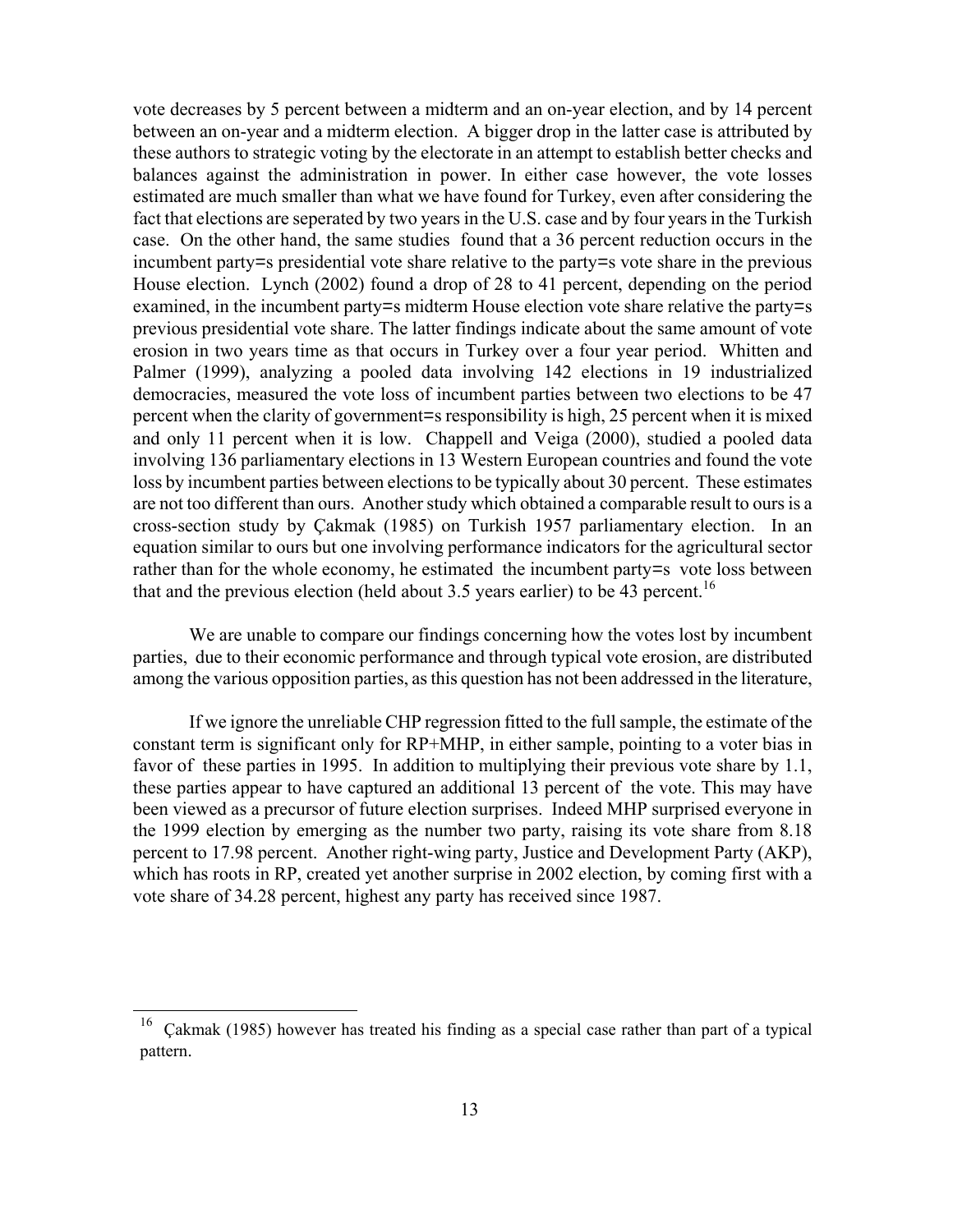#### **5. CONCLUSIONS**

Our statistical analysis of the 1995 Turkish election results and the economic and political conditions surrounding it, leads us to conclude that 1) Turkish voters take changes in economic conditions into consideration in casting their ballots. However, 2) they seem to not look back beyond the election year in making their assessments and 3) they seem to hold only the primary party in a coalition government responsible for their economic well-being. 4) Only the extremist opposition parties appear to benefit from a poor performance by the government and suffer from a good one. The evidence also supports the view that 5) at least a part of the electorate vote strategically in favor of parties and leaders that have not shared in the power in the recent past and/or not likely to share in it in the future. 6) There appears to be some bias in favor of extreme right parties on the part of the electorate.

Although the above conclusions need to be replicated in studies on other Turkish elections before they can gain full credibility, they are essentially in conformity with the findings of studies on other countries.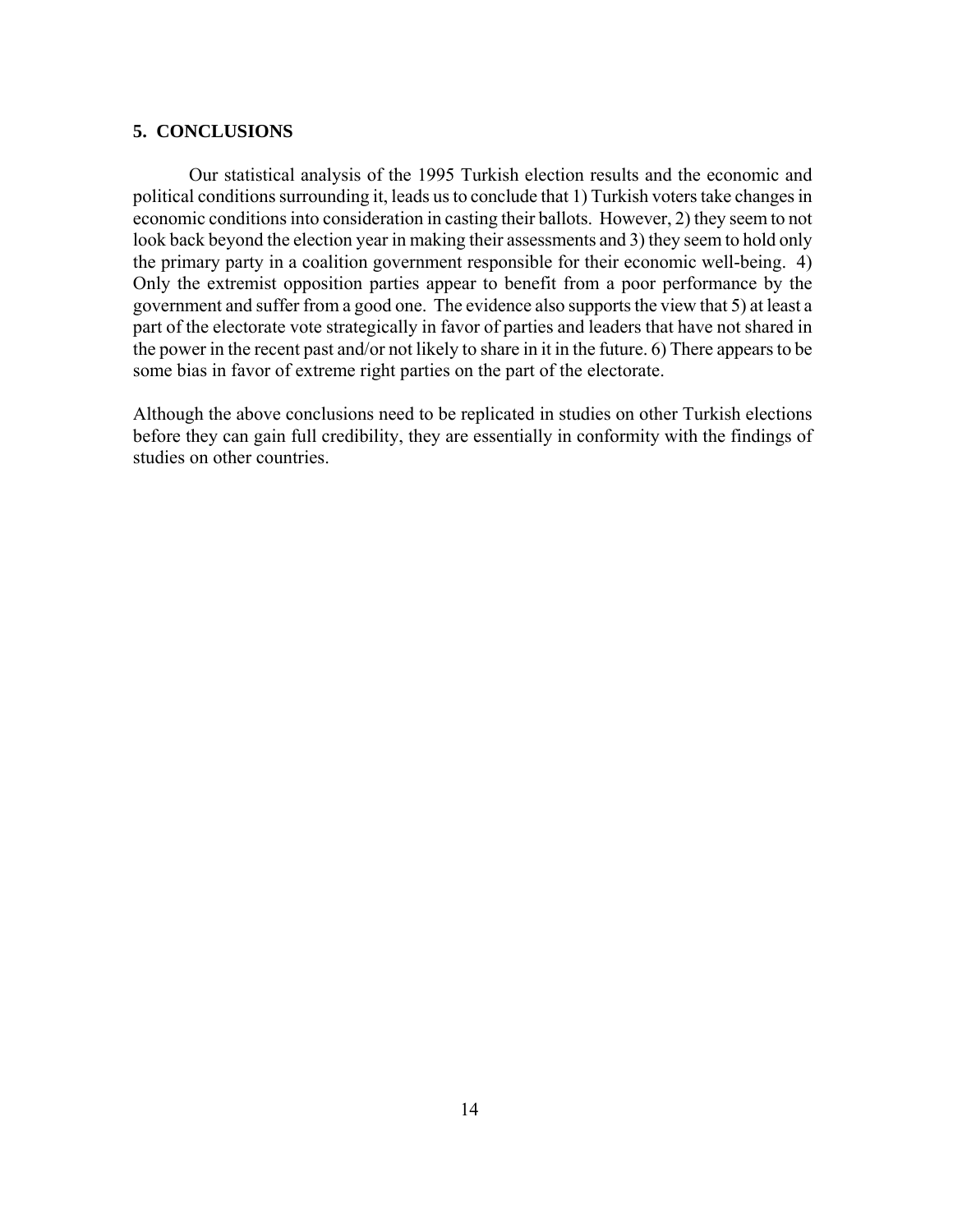#### **6. REFERENCES**

Alesina, A., J. Londregan, and H. Rosenthal. 1993. "A Model of the Political Economy of the United States." *American Political Science Review,* Vol. 87: 12-33.

Alesina, A., J. Londregan, and H. Rosenthal. 1996. "The 1992, 1994 and 1996 Elections: A Comment and a Forecast." *Public Choice*, Vol. 88: 115-125.

Alesina, A. and H. Rosenthal. 1989. "Partisan Cycles in Congressional Elections and the Macroeconomy." *American Political Science Review,* Vol. 83: 373-398.

Alesina, A. and H. Rosenthal. 1995. *Partisan Politics, Divided Government, and the Economy*. New York: Cambridge University Press.

Bulutay, T. 1970. "Türk Toplumsal Hayatında İktisadi ve Siyasal Gelişmeler" (Economic and Political Developments in Turkish Social Life). *SBF Dergisi*, Vol. 25: 79-119

Bulutay T. and N. Yıldırım. 1969. "Türk Seçmenlerin Oy Verme Eğilimlerinde İktisadi Sebeplerin Üzerinde Bir Deneme" (An Essay on Economic Reasons Behind the Voting Tendencies of the Turkish Electorate). *SBF Dergisi,* Vol. 22: 7-39.

Burdekin, R. C. K. 1988. "Economic Performance and the Determination of Presidential Elections in the U.S." *The American Economist*, Vol. 32: 71-75.

Chappell, H. W. and M. Suzuki. 1993. "Aggregate Vote Functions for the U.S. Presidency, Senate, and House." *Journal of Politics, Vol.* 55: 207-217.

Chappell, H. W. and L. G. Veiga. 2000. "Economics and Elections in Western Europe: 1960- 1997." *Electoral Studies*, Vol. 19: 183-197.

Çakmak, C. 1985. "Türkiye'de 1950'li Yıllardaki Genel Seçimler Üzerine Bir Deneme" (An Essay on Elections during the 1950s in Turkey), *Middle East Technical University Studies in Development*, Vol 12: 245-283.

Çarkoğlu, A. 1997. "AMacroeconomic Determinants of Electoral Support for Incumbents in Turkey, 1950-1995," *New Perspectives on Turkey,* Vol. 17: 75-96.

Erikson, R. S. 1988. "The Puzzle of Midterm Loss." *Journal of Politics*, Vol. 50: 1011-1029

Erikson, R. S. 1989. "Economic Conditions and the Presidential Vote." *American Political Science Review, Vol.* 83: 567-573.

Erikson, R. S. 1990. "Economic Conditions and the Congressional Vote: A review of the Macrolevel Evidence." *American Journal of Political Science, Vol.* 34: 373-399.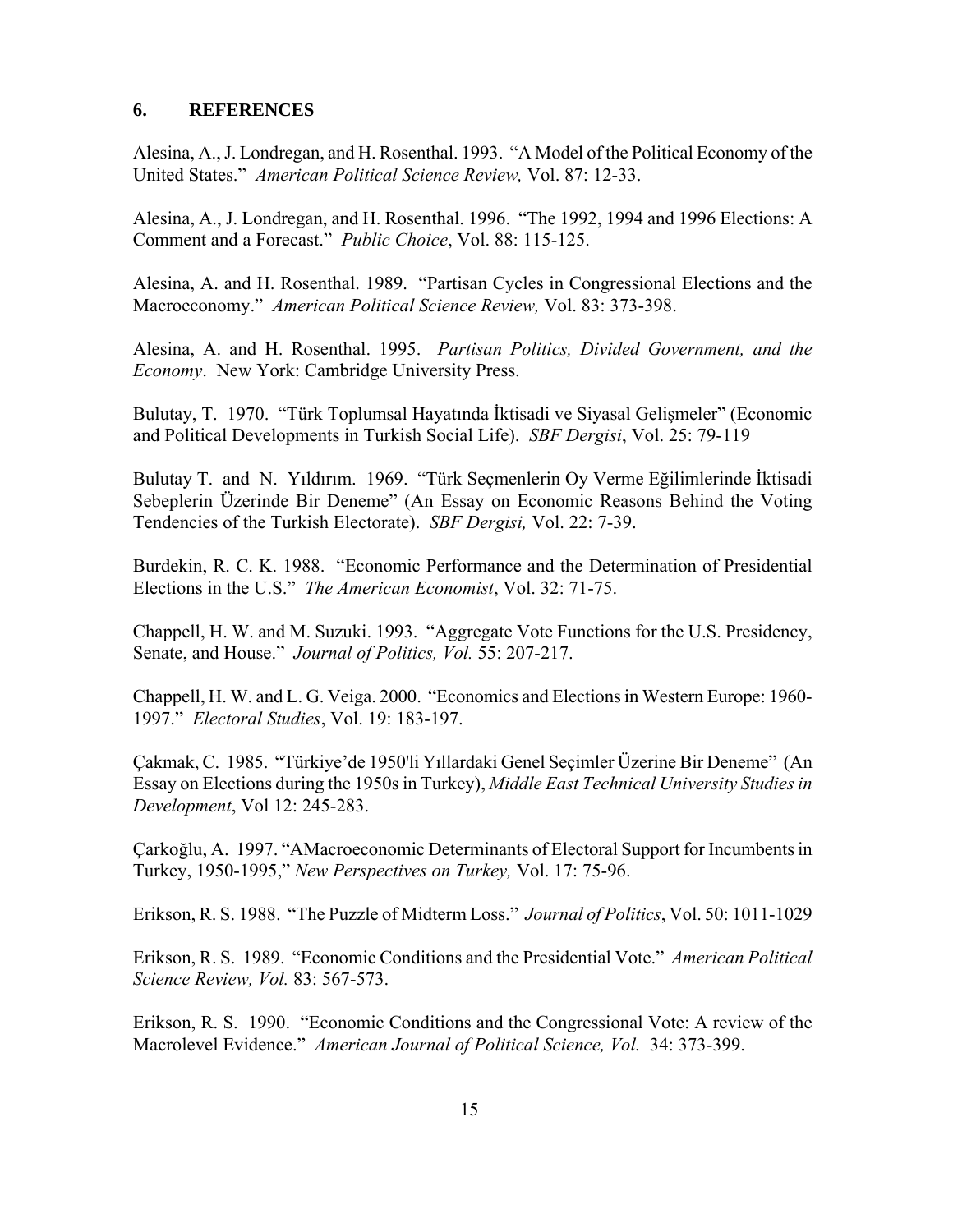Fair, R. C. 1978. "The Effect of Economic Events on Votes for President." *Review of Economics and Statistics, Vol.* 60: 159-173

Fair, R. C. 1982. "The Effect of Economic Events on Votes for President: 1980 Results." *Review of Economics and Statistics*, Vol. 64: 322-325.

Fair, R. C. 1984. "The Effect of Economic Events on Votes for President: 1984 Update." *Political Behavior, Vol.* 10: 168-179.

Fair, R. C. 1996. "The Effect of Economic Events on Votes for President: 1992 Update." *Political Behavior*, Vol. 18: 119-139.

Fair, R. C. 1999. "The Effect of Economic Events on Votes for President: 1996 Update. <http://fairmodel.econ.yale.edu/rayfair/pdf/1998ahtm.htm> (10 February 1999.)

Gleisner, R. F. 1992. "Economic Determinants of Presidential Elections: The Fair Model." *Political Behavior, Vol.* 14: 383-394.

Grier, K. B. and J. P. McGarrity. 2002. "Presidential Party, Incumbency, and the Effects of Economic Fluctuations on House Elections, 1916-1996." *Public Choice*, Vol. 110: 143-162.

Kramer, G. H. 1971. "Short-term Fluctuations in U.S. Voting Behavior, 1896-1964." *American Political Science Review*, Vol. 65: 131-143.

Lewis-Beck, M. 1988. *Economics and Elections: The Major Western Democracies*. Ann Arbor: University of Michigan Press.

Lewis-Beck, M. S. 1997. "Who's the Chief? Economic Voting Under a Dual Executive." *European Journal of Political Research*, Vol. 31: 315-325.

Lewis-Beck, M. S. and T. W. Rice. 1984. "Forecasting Presidential Elections: A Comparison of Naive Models." *Political Behavior, Vol.* 6: 9-21.

Lewis-Beck, M. S. and M. Stegmaier. 2000. "Economic Determinants of Electoral Outcomes." *Annual Review of Political Science*, Vol. 3: 183-219.

Lewis-Beck, M. S. and C. Tien. 1996. "The Future in Forecasting: Prospective Presidential Models." *American Political Quarterly*, Vol. 24: 468-491.

Lynch, G. P. 2002. "Midterm Elections and Economic Fluctuations: The Response of Voters Over Time." *Legislative Studies Quarterly*, Vol. 27: 265-294.

Nannestad, P. and M. Paldam. 1994. 1994. "The VP Function: A Survey of the Literature on Vote and Popularity Functions after 25 Years." *Public Choice*, Vol. 79: 213-245

Norpoth, H. 1996. AThe Economy," in L. LeDuc, R. G. Niemi and P. Norris (eds), *Comparing Democracies: Elections and Voting in Global Perspective.* Pp. 219-318.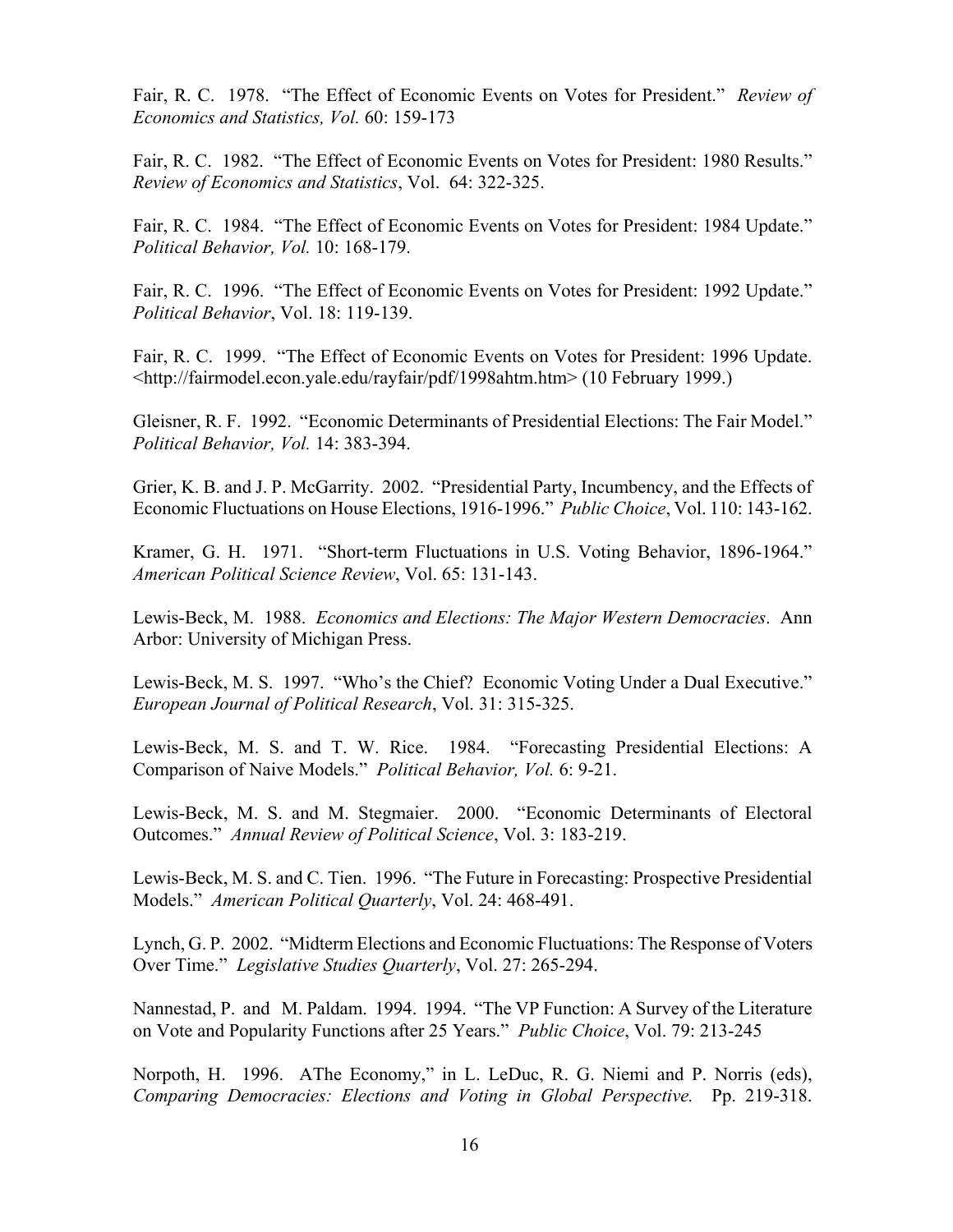Thousand Oaks, CA: Sage.

Özselçuk, E. 1975. "Ekonomik Durum ve Genel Seçimler." (Economic Conditions and General Elections), in E. Çölaşan, E Özselçuk and M Özcan (eds), *1973 Seçimleri* (1973 Elections).

Pacek, A. C. and B. Radcliff. 1995. "Economic Voting and the Welfare State: A Cross-National Analysis." Journal of Politics, Vol. 57: 44-61.

Peltzman, S. 1987. "Economic Conditions and Gubernatorial elections." *American Economic Review, Vol.* 77: 293-297.

Radcliff, B. 1988. "Solving a Puzzle: Aggregate Analysis and Economic Voting Revisited." *Journal of Politics*, Vol. 76: 413-434.

Powell, G. B. and G. D. Whitten. 1993. "A Cross-National Analysis of Economic Voting: Taking Account of the Political Context." American Journal of Political Science, Vol. 37: 391- 414.

State Institute of Statistics. 2002. "1987 Fiyatlarıyla GSMH Değişim Hızı." (Growth Rate in GNP in 1987 Prices.) Ankara: Turkish Republic Prime Ministry. <http://www.die.gov.tr/ieyd/milhes/page27.html> (5 June 2002.)

State Institute of Statistics. 1998. *Results of General Election of Representatives (Results by Province and District, 6.11.1983; 29.11.1987; 20.10.1991; 24.12.1995.)* Ankara: Turkish Republic Prime Ministry.

State Planning Organization. 2002. "Table-9: Gross Domestic Product Per Capita (According to Provinces.)" Ankara: Turkish Republic Prime Ministry. <//www.dpt.gov.tr/dptweb/ekutup99/il99/il99.html> (5 June 2002.)

Tucker, J. A. 2001. "Economic Conditions and the Vote for Incumbent Parties in Russia, Poland, Hungary, Slovakia, and the Czech Republic from 1990 to 1996." *Post-Soviet Affairs*, Vol. 17: 309-331.

Tuncer, E. (1996). *24 Aralık 1995 Seçimi: Sayısal ve Siyasal Değerlendirme* (24 December 1995 Election: A Quantitative and Political Evaluation.) istanbul: TESAV (Foundation for Social, Economic and Political Research.)

Whitten, G. D. and H. D. Palmer. 1999. "Cross-National Analyses of Economic Voting." *Electoral Studies*, Vol. 18: 49-67.

Wilkin, S., B. Haller and H. Norpoth. 1997. "From Argentina to Zambia: A World Wide Test of Economic Voting." *Electoral Studies*, Vol. 16: 301-316.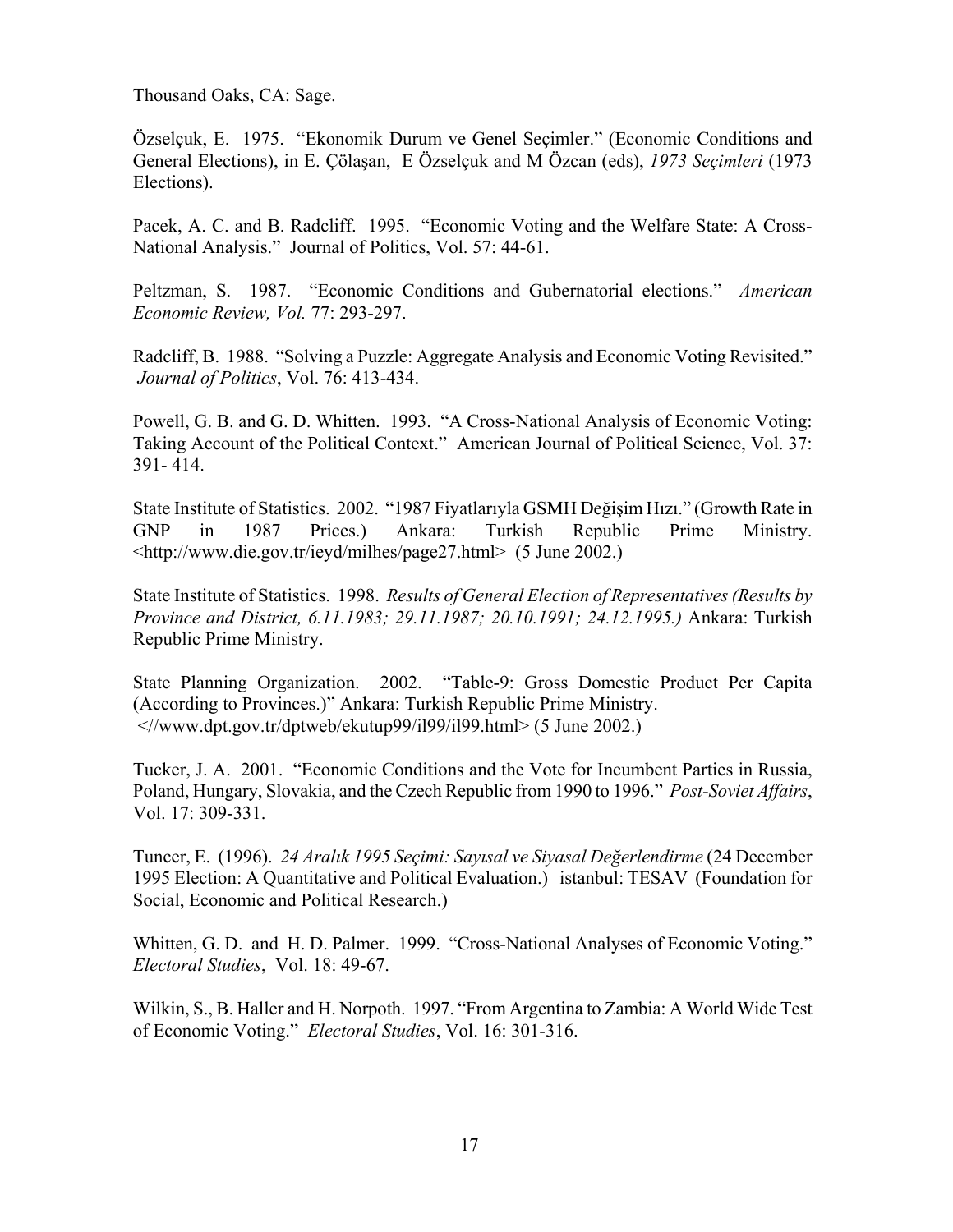| <b>Political Parties</b>            | 1991        | 1995  |  |  |
|-------------------------------------|-------------|-------|--|--|
| True Path Party<br>(DYP)            | 27.03       | 19.18 |  |  |
| Republican People's Party<br>(CHP)  | $20.75$ (*) | 10.71 |  |  |
| Motherland Party<br>(ANAP)          | 24.01       | 19.65 |  |  |
| Democratic Left Party<br>(DSP)      | 10.75       | 14.64 |  |  |
| <b>Welfare Party</b><br>(RP)        | 16.88       | 21.38 |  |  |
| Nationalist Action Party<br>(MHP)   | $(**)$      | 8.18  |  |  |
| People=s Democracy Party<br>(HADEP) | $(***)$     | 4.17  |  |  |
| Other Parties and<br>Independents   | 0.58        | 2.09  |  |  |

## **Vote Shares of Political Parties in Turkey (%)**

- (\*) Vote share of Social Democratic Populist Party (SHP), which merged in 1995 with CHP following the recreation of the latter party.
- (\*\*) MHP, then named Nationalist Work Party (MÇP), entered the election under the banner of RP.
- (\*\*\*) The predecessor party to HADEP, People=s Labor Party (HEP) entered the election under the banner of SHP.

Source: Tuncer (1996).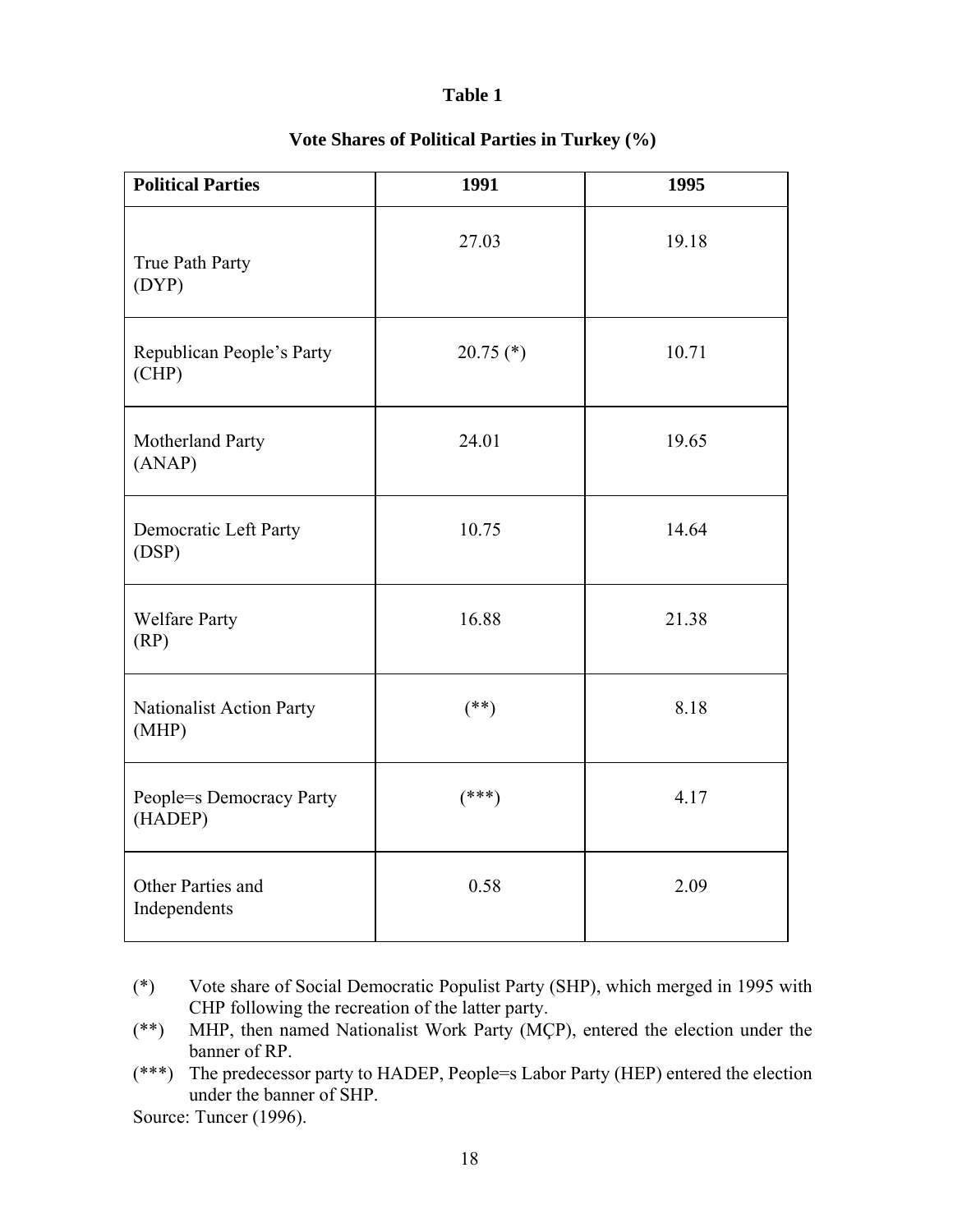| <b>Variable</b>     | <b>Mean</b> | <b>Standard</b><br><b>Deviation</b> | <b>Minimum</b> | <b>Maximum</b> |
|---------------------|-------------|-------------------------------------|----------------|----------------|
| <b>Vote Shares</b>  |             |                                     |                |                |
| $V_{it}(1995)$ :    |             |                                     |                |                |
| <b>DYP</b>          | 19.40       | 6.77                                | 8.15           | 40.35          |
| <b>CHP</b>          | 9.71        | 5.26                                | 1.74           | 26.73          |
| <b>ANAP</b>         | 19.88       | 6.83                                | 5.46           | 54.47          |
| <b>DSP</b>          | 11.51       | 8.78                                | 1.04           | 33.69          |
| $RP+MHP$            | 31.11       | 12.24                               | 8.14           | 56.98          |
| <b>HADEP</b>        | 6.26        | 10.55                               | 0.62           | 54.21          |
| $V_{it-4}(1991)$ :  |             |                                     |                |                |
| <b>DYP</b>          | 26.89       | 8.93                                | 3.43           | 62.61          |
| CHP $(*)$           | 22.48       | 11.59                               | 4.97           | 61.23          |
| <b>ANAP</b>         | 23.51       | 6.30                                | 10.72          | 47.55          |
| <b>DSP</b>          | 8.43        | 6.18                                | 0.91           | 25.35          |
| $RP+MHP$            | 17.92       | 9.92                                | 2.54           | 40.55          |
| HADEP $(*)$         | 22.48       | 11.59                               | 4.97           | 61.23          |
| <b>Growth Rates</b> |             |                                     |                |                |
| $G_t$ (1995):       | 3.36        | 4.64                                | $-8.31$        | 16.90          |
| $G_{t-1}(1994)$ :   | $-2.67$     | 8.71                                | $-25.59$       | 27.48          |

# **Descriptive Statistics: Full Sample (76 Provinces)**

(\*) Social Democratic Populist Party (SHP) Vote Share.

Source : Authors= computations.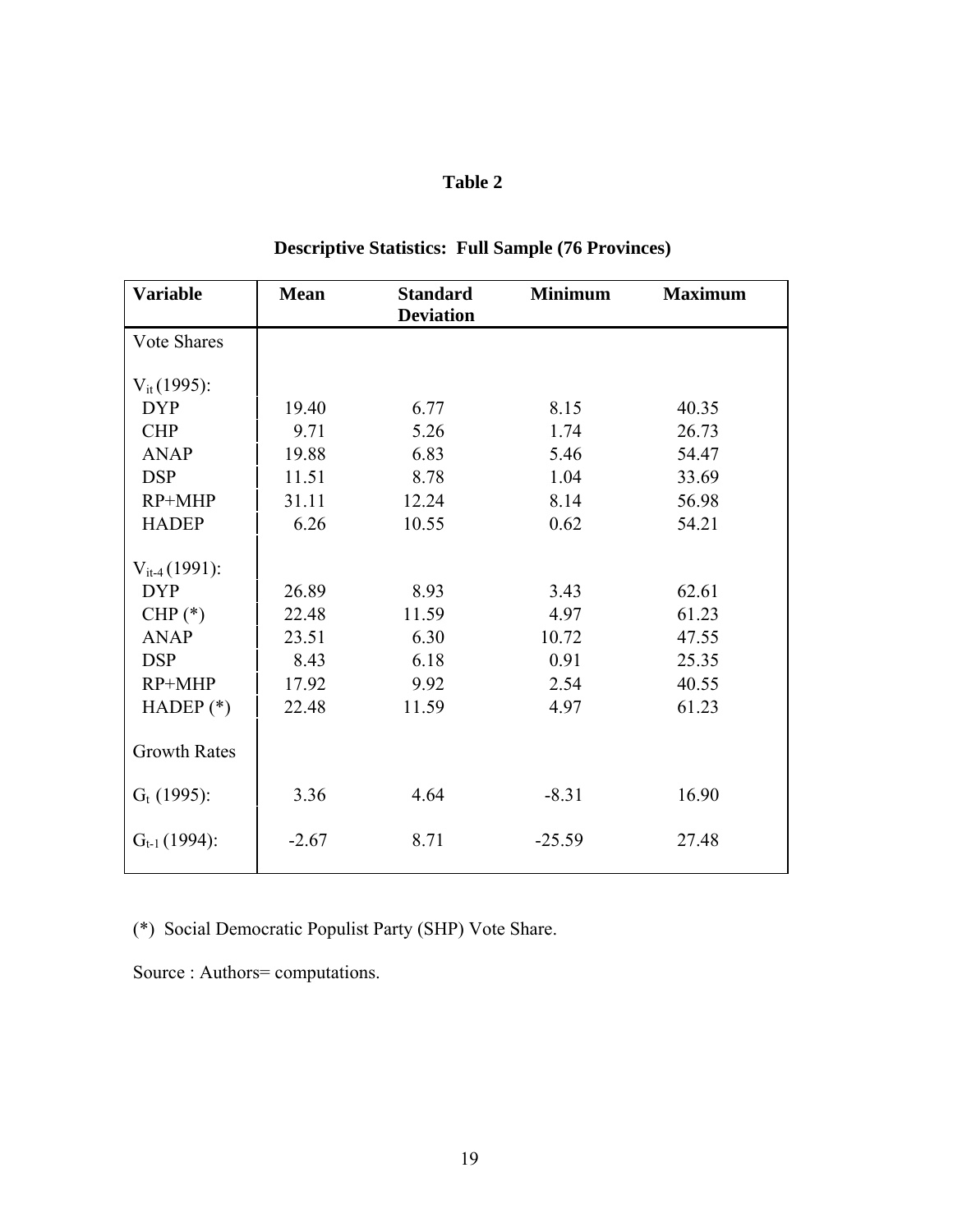| <b>Variable</b>    | <b>Mean</b> | <b>Standard</b><br><b>Deviation</b> | <b>Minimum</b> | <b>Maximum</b> |
|--------------------|-------------|-------------------------------------|----------------|----------------|
| <b>Vote Shares</b> |             |                                     |                |                |
| $V_{it}$ (1995):   |             |                                     |                |                |
| <b>DYP</b>         | 20.02       | 6.88                                | 8.15           | 40.35          |
| <b>CHP</b>         | 10.54       | 4.80                                | 3.31           | 26.73          |
| <b>ANAP</b>        | 19.71       | 7.00                                | 9.91           | 54.47          |
| <b>DSP</b>         | 13.39       | 8.56                                | 1.04           | 33.69          |
| $RP+MHP$           | 32.17       | 12.42                               | 9.11           | 56.98          |
| <b>HADEP</b>       | 2.09        | 10.55                               | 0.62           | 7.87           |
| $V_{it-4}$ (1991): |             |                                     |                |                |
| <b>DYP</b>         | 28.27       | 8.93                                | 6.57           | 62.61          |
| CHP $(*)$          | 19.12       | 11.59                               | 4.97           | 35.27          |
| <b>ANAP</b>        | 23.86       | 6.30                                | 12.15          | 47.55          |
| <b>DSP</b>         | 9.85        | 6.18                                | 1.30           | 25.35          |
| $RP+MHP$           | 18.48       | 9.92                                | 3.74           | 40.55          |
| HADEP $(*)$        | 19.12       | 11.59                               | 4.97           | 35.27          |
| Growth rates       |             |                                     |                |                |
| $G_t(1995)$ :      | 4.47        | 4.64                                | $-4.15$        | 16.90          |
| $G_{t-1}(1994)$ :  | $-2.13$     | 8.71                                | $-14.24$       | 27.48          |

### **Descriptive Statistics: Sample including only Provinces with less than 8% HADEP Vote Share (62 Provinces)**

(\*) Social Democratic Populist Party (SHP) Vote Share.

Source : Authors= computations.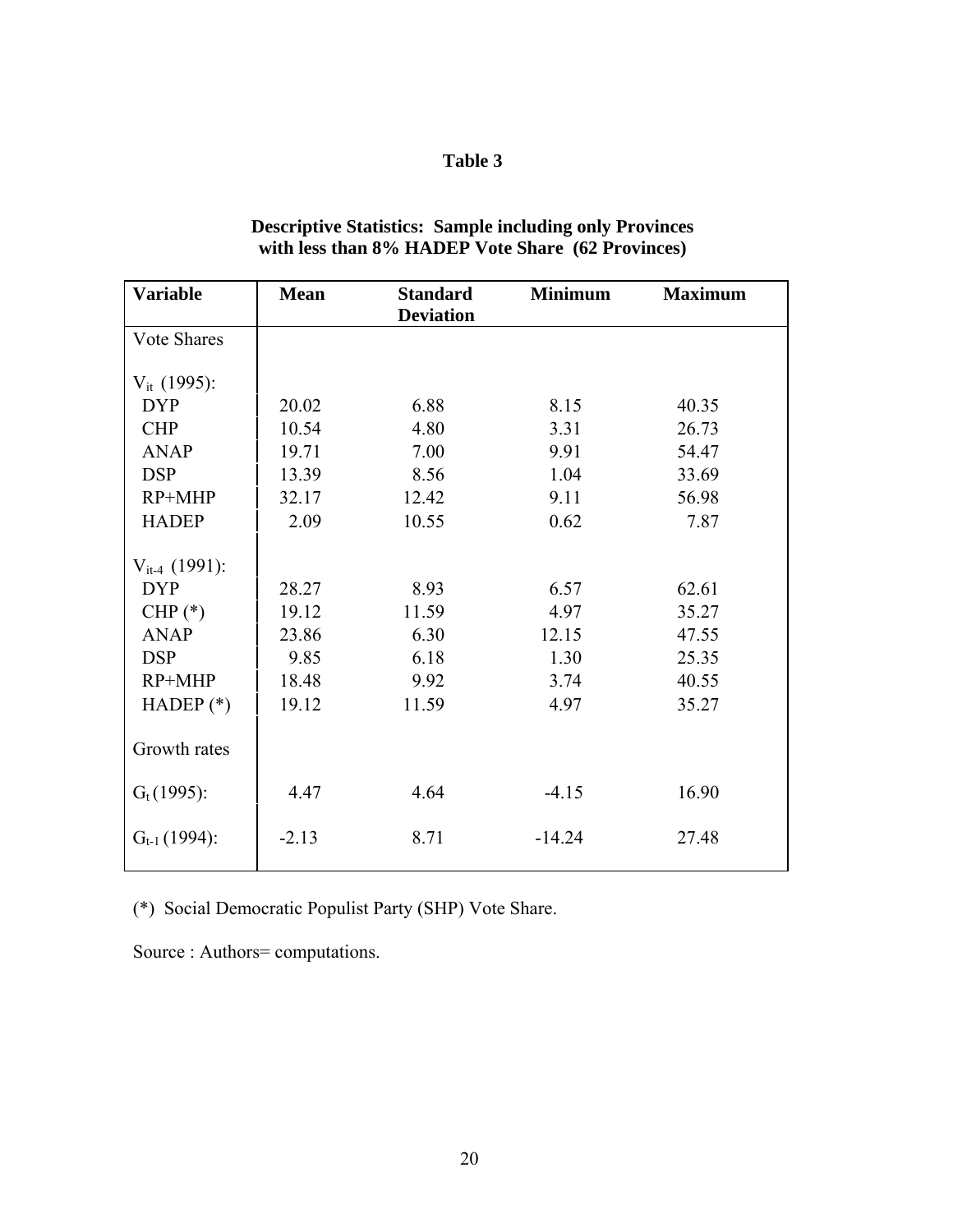**Table 4 Ordinary Least Squares Estimation Results: Full Sample (76 Provinces) (\*)** 

| <b>Equation</b> | Const.              | $V_{it-4}$        | $G_t$               | $G_{t-1}$           | ${\bf R}^2$ |       | $\mathbf{F}$ |
|-----------------|---------------------|-------------------|---------------------|---------------------|-------------|-------|--------------|
| <b>DYP</b>      | 5.018(2.<br>950)    | 0.511<br>(8.341)  | 0.265<br>(2.249)    | 0.090<br>(1.468)    | 0.553       | 0.534 | 29.66        |
| <b>DYP</b>      | 4.772<br>(2.797)    | 0.511<br>(8.283)  | 0.263<br>(2.214)    |                     | 0.539       | 0.527 | 42.74        |
| <b>CHP</b>      | 6.181<br>(4.377)    | 0.140<br>(2.763)  | 0.207<br>(1.637)    | 0.112<br>(1.689)    | 0.139       | 0.103 | 3.87         |
| <b>CHP</b>      | 5.923<br>(4.166)    | 0.138<br>(2.702)  | 0.204<br>(1.593)    |                     | 0.105       | 0.080 | 4.20         |
| <b>ANAP</b>     | 1.870<br>(0.800)    | 0.704<br>(7.401)  | 0.163<br>(1.269)    | 0.035<br>(0.506)    | 0.456       | 0.433 | 20.09        |
| <b>ANAP</b>     | 1.666<br>(0.727)    | 0.709<br>(7.531)  | 0.162<br>(1.265)    |                     | 0.454       | 0.439 | 30.31        |
| <b>DSP</b>      | 0.267<br>(0.359)    | 1.256<br>(16.217) | 0.157<br>(1.553)    | $-0.052$<br>(1.051) | 0.837       | 0.830 | 123.48       |
| <b>DSP</b>      | 0.517<br>(0.730)    | 1.238<br>(16.374) | 0.169<br>(1.678)    |                     | 0.835       | 0.830 | 184.40       |
| $RP + MHP$      | 10.482<br>(8.108)   | 1.150<br>(20.002) | 0.025<br>(0.204)    | 0.021<br>(0.333)    | 0.860       | 0.854 | 146.89       |
| $RP + MHP$      | 10.506<br>(8.189)   | 1.146<br>(20.513) | 0.022<br>(0.185)    |                     | 0.859       | 0.855 | 223.00       |
| <b>HADEP</b>    | $-3.166$<br>(1.377) | 0.487<br>(5.926)  | $-0.602$<br>(2.929) | $-0.188$<br>(1.743) | 0.433       | 0.409 | 18.32        |
| <b>HADEP</b>    | $-2.732$<br>(1.179) | 0.489<br>(5.872)  | $-0.597$<br>(2.865) |                     | 0.409       | 0.393 | 25.26        |

(\*) Dependent variable is  $V_{it}$ . For CHP and HADEP,  $V_{it-4}$  is the SHP vote share in 1991election. In parenthesis are the t-statistics in absolute value.

Source: Authors'computations.